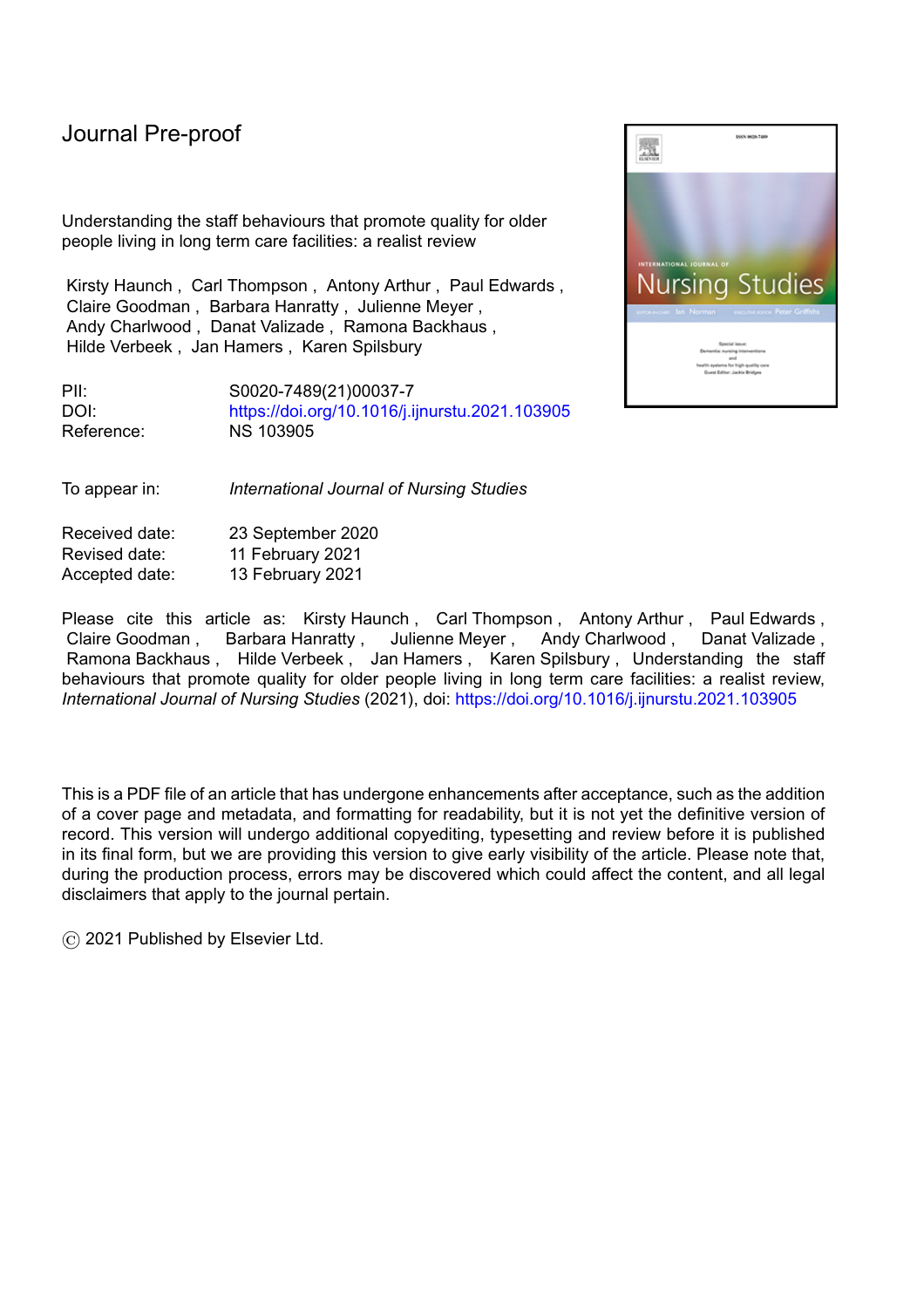# **Understanding the staff behaviours that promote quality for older people living in long term care facilities: a realist review**

l

Kirsty Haunch<sup>1</sup>

Carl Thompson<sup>1</sup>

Antony Arthur<sup>2</sup>

Paul Edwards<sup>3</sup>

Claire Goodman <sup>4</sup>

Barbara Hanratty <sup>5</sup>

Julienne Meyer<sup>6</sup>

Andy Charlwood<sup>1</sup>

Danat Valizade<sup>1</sup>

Ramona Backhaus <sup>7</sup>

Hilde Verbeek <sup>7</sup>

Jan Hamers<sup>7</sup>

Karen Spilsbury<sup>1\*</sup>

# **Affiliations**

 $1$  School of Healthcare, Faculty of Medicine and Health, Baines Wing, University of Leeds, Leeds, LS2 9JT. UK

<sup>2</sup> School of Health Sciences, University of East Anglia, Norwich, UK

<sup>3</sup> Dementia UK, London, UK

<sup>4</sup> Centre for Research in Primary and Community Care, University of Hertfordshire, Hatfield, Hertfordshire, UK

**<sup>5</sup>**Population Health Sciences Institute, University of Newcastle, UK

<sup>6</sup> School of Health Sciences, City, University of London, UK

<sup>7</sup> Department of Health Services Research, CAPHRI Care and Public Health Research Institute, Maastricht University, Maastricht, The Netherlands

\*Corresponding author:

Karen Spilsbury, School of Healthcare, Faculty of Medicine and Health, Baines Wing (Room

2,28), University of Leeds, Leeds, LS2 9JT. UK

Tel: +44(0)113 343 1329

Email: k.spilsbury@leeds.ac.uk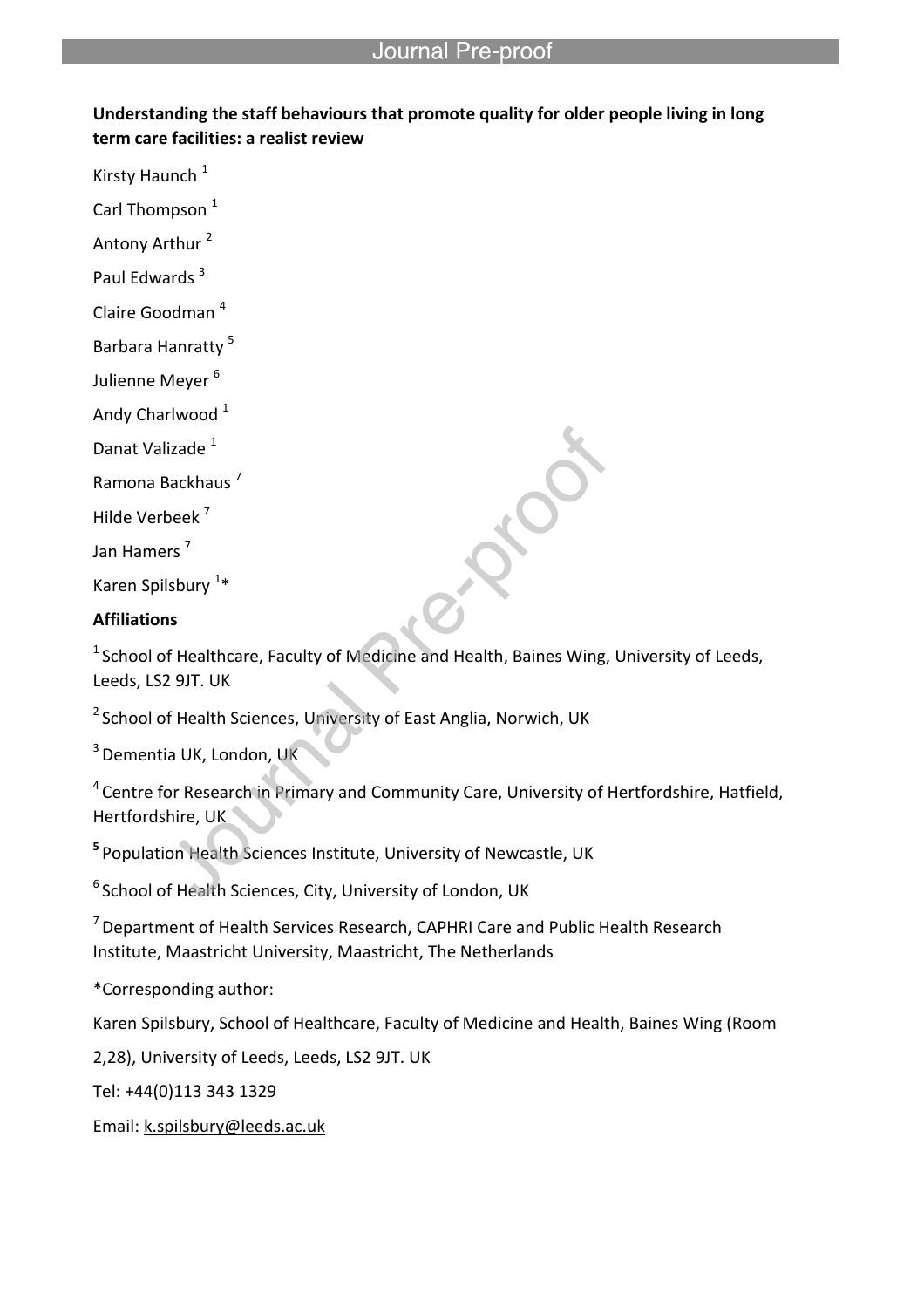#### **Acknowledgements**

We would like to thank our stakeholder groups for their contributions to this review and in particular: [names removed for review process]. We also acknowledge the input of those that at various points informed the review: [names removed for review process].

l

### **Funding**

This ongoing project is funded by the [funding name removed for review process]and when completed will be published in full in the [funding name removed for review process]. Further information available at: [web link removed for review process].

#### **Disclaimer**

The views and opinions expressed by authors in this publication are those of the authors and do not necessarily reflect those of the [detail removed for review process].

### **Competing interests**

[names removed for review process]**.**

**Property**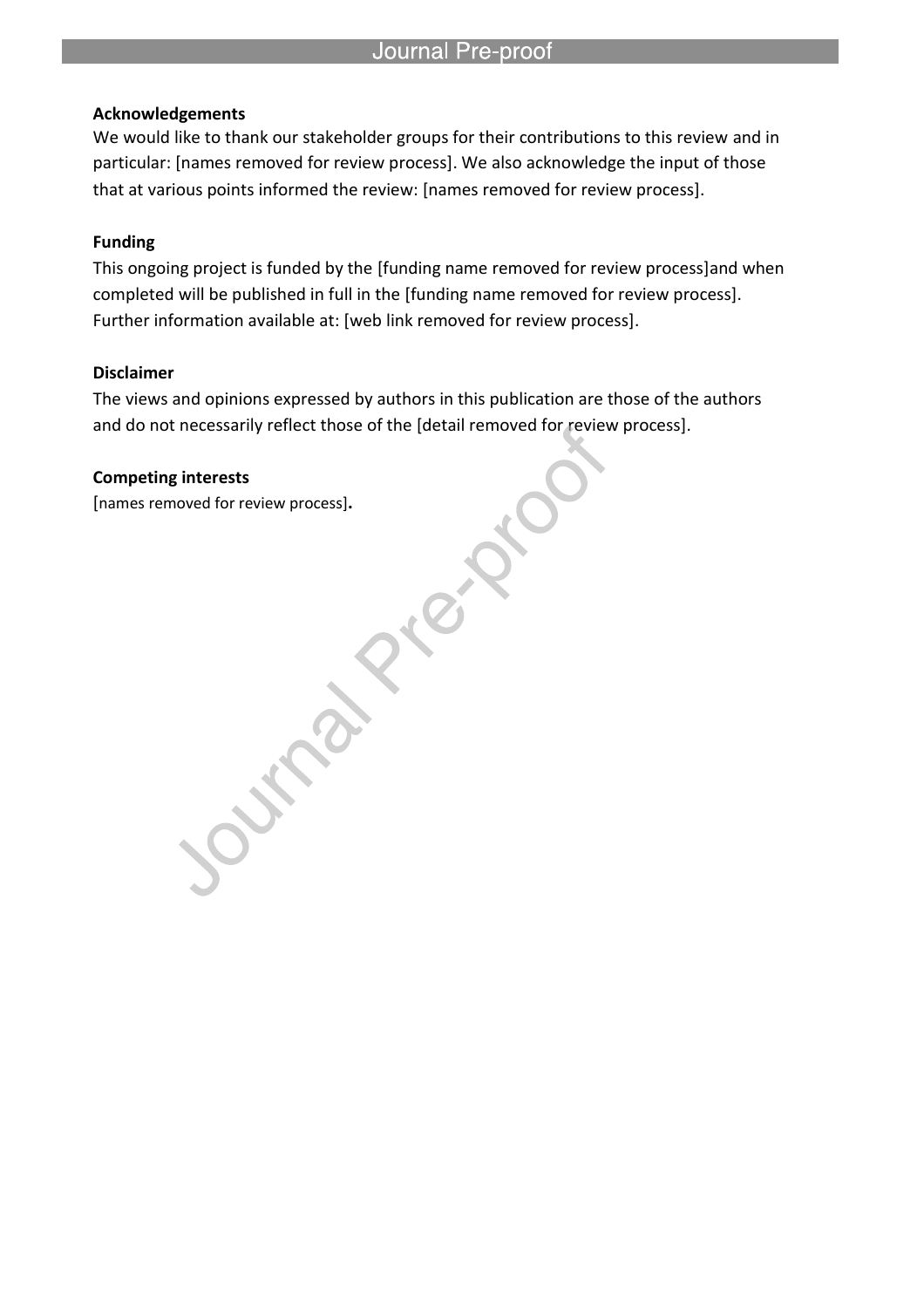#### **Abstract**

**Background:** Little is known about how the workforce influences quality in long term care facilities for older people. Staff numbers are important but do not fully explain this relationship.

**Objectives:** To develop theoretical explanations for the relationship between long-term care facility staffing and quality of care as experienced by residents.

**Design:** A realist evidence synthesis to understand staff behaviours that promote quality of care for older people living in long-term care facilities.

**Setting:** Long-term residential care facilities

**Participants:** Long-term care facility staff, residents, and relatives

l

**Methods:** The realist review, (i) was co-developed with stakeholders to determine initial programme theories, (ii) systematically searched the evidence to test and develop theoretical propositions, and (iii) validated and refined emergent theory with stakeholder groups.

**Results:** 66 research papers were included in the review. Three key findings explain the relationship between staffing and quality: (i) quality is influenced by staff behaviours; (ii) behaviours are contingent on relationships nurtured by long-term care facility environment and culture; and (iii) leadership has an important influence on how organisational resources (sufficient staff effectively deployed, with the knowledge, expertise and skills required to meet residents' needs) are used to generate and sustain quality-promoting relationships. Six theoretical propositions explain these findings.

**Conclusion:** Leaders (at all levels) through their role-modelling behaviours can use organisational resources to endorse and encourage relationships (at all levels) between staff, residents, co-workers and family (relationship centred care) that constitute learning opportunities for staff, and encourage quality as experienced by residents and families.

This review is registered with the Research Registry (unique identification number 1062).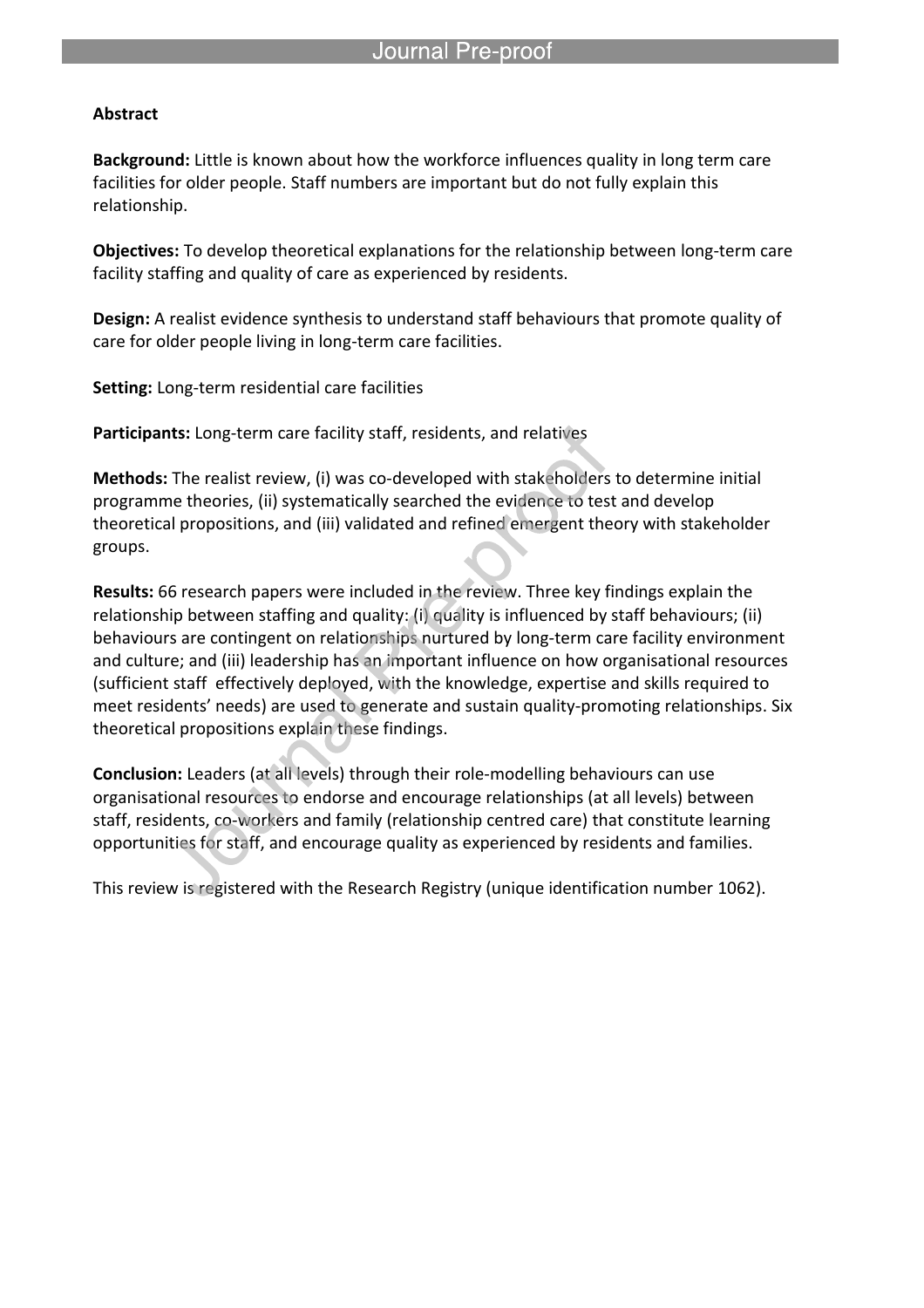### **What is already known about the topic?**

l

- Quality is complex, contested and dynamic and can refer to both quality of life and quality of care.
- Whilst 'staffing influences quality' is well established, little is known about the relationship between the long-term care workforce and quality.
- 'More' staff does not necessarily equate to better 'quality': staff numbers do not fully explain this relationship.

### **What this paper adds**

- A realist theory-based explanation of how staff behaviours promote quality of care as experienced by older people in long-term care facilities.
- Staff behaviours are contingent on reciprocal relationships with residents, family, and their colleagues.
- Leadership influences how organisational resources are used to promote the environments and cultures needed for quality-promoting relationships to flourish.

**Keywords:** long term care facilities, nursing homes, care homes, quality, staff behaviours, leadership, relationships, realist review.

**Pallice**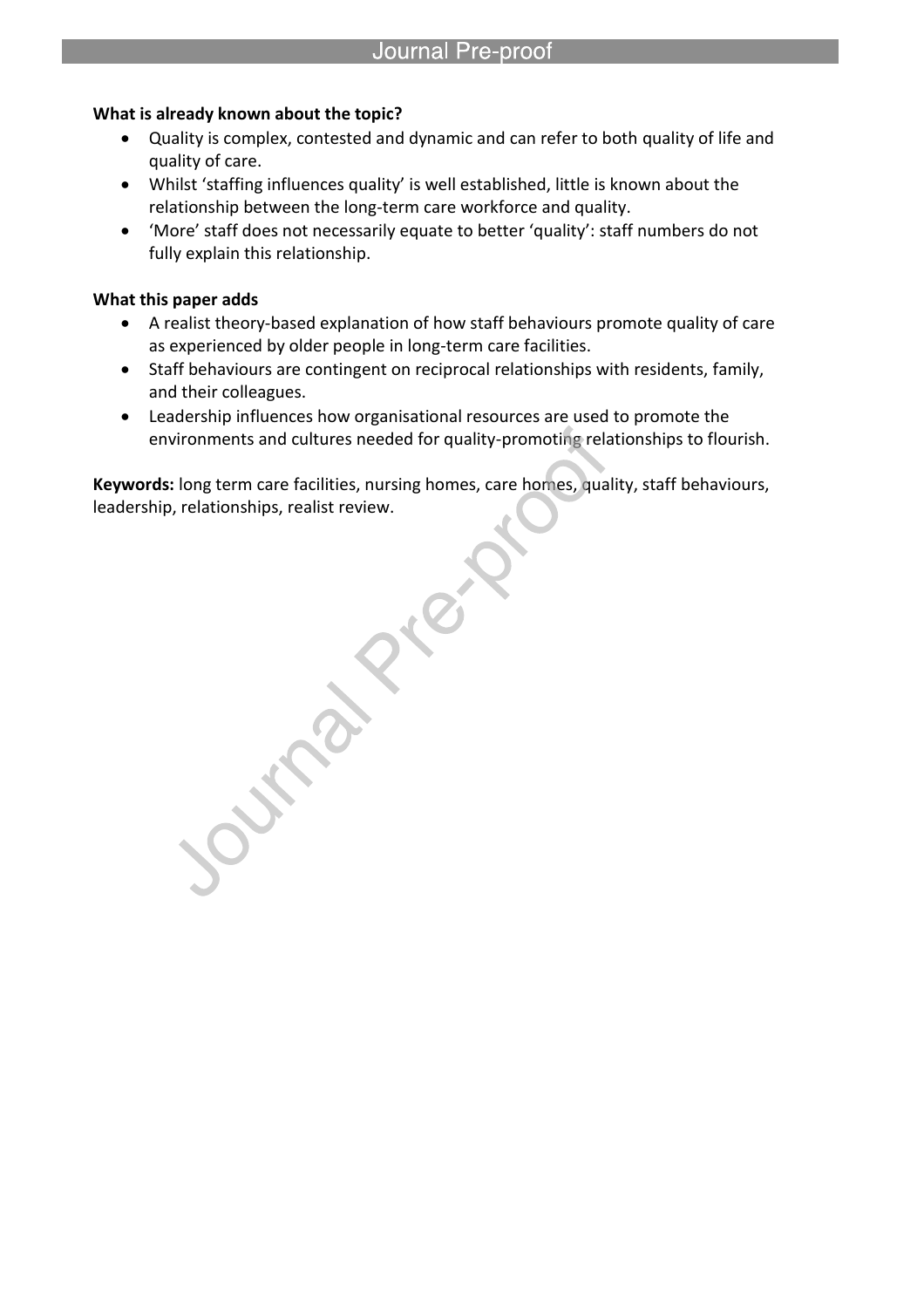#### **INTRODUCTION**

Long-term care facilities (care homes, nursing homes, residential homes) are an important, part of care for older people in many countries [1]. The quality of these facilities varies [2-4]. Conceptually, quality is complex, often contested, and dynamic, has overlapping physical, social, psychological and emotional dimensions and can refer to both quality of life and quality of care [2].Quality of care contributes to an individual's quality of life, but is not the sole determinant [2].

Staff in long term care may be poorly paid, undervalued [5, 6], and work long hours. These same staff are a key influence on quality [7] and the largest operating cost for most facilities [8]. Balancing costs whilst proving quality care is a societal priority [9, 10]. Assuming 'more staff equates to better quality' is intuitively appealing. Research suggests a more nuanced, non-linear, relationship [3, 4].

Syntheses of quantitative research into relationships between staffing (numbers, mix of grades, use of temporary staff) and quality (using indicators such as incidence of falls, pressure ulcers and medication errors) suggest more long-term care facility staff (at any level) are associated with better outcomes and quality only on *some* measures [2-4]. Explanations are broad ranging and often atheoretical [3]. In this review we use theory to explain the relationship between staffing and quality, going beyond the numbers and mix of staff deployed [2-4], to examine *modifiable* staffing factors and their influence on an explicit version of quality. We recognise that quality is subjective and contested but can be operationalised and measured [11]. Accordingly, we have started from Donabedian's (13) axiom (and our stakeholder's consensus view) that staff primarily influence quality according to, *"how they make residents feel"*.

### **AIMS AND OBJECTIVES**

To achieve our primary aim of developing theory explaining the relationship between longterm care facility staffing and quality by understanding the mechanisms by which staffing promotes or hinders quality we had three objectives:

- 1. identify how staffing is reported and theorised in relation to quality for long-term care facility residents;
- 2. develop evidence and theory-based explanations of *how* long-term care facility staffing promotes resident quality of care and quality of life, *why* and in *what circumstances*; and
- 3. evaluate the strengths and limitations of the evidence-base, highlighting future research needs.

### **Methods**

We undertook a realist review (see Box 1 for our working definitions of key elements) to understand why interventions (staffing) works, for whom and in what circumstances [12, 13] in the complex social interventions and systems [12] of long-term care facilities [14]. RAMESES reporting standards guided our review processes [13].

INSERT BOX 1 HERE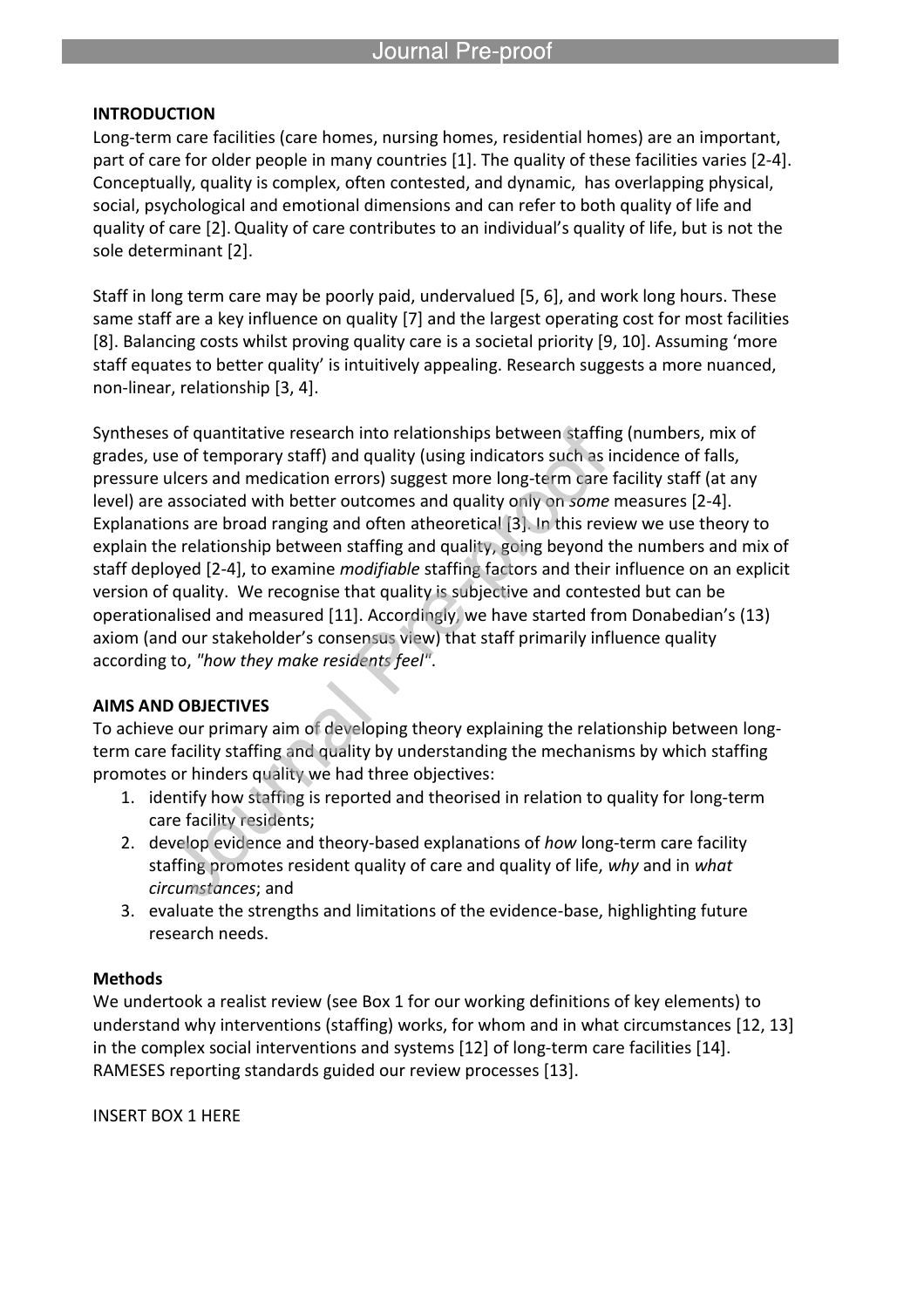Theory was developed in three stages using research literature and in consultation with stakeholders: (i) elicitation, (ii) development and testing, and (iii) refinement. Theory derived from research was reviewed with long-term care facility residents, relatives, staff, providers, commissioners, regulators and policy makers to sense check and improve explanation and analysis [15, 16]. See Figure 1 for review process and document flow.

#### **Stage 1: Theory elicitation**

#### *Defining the scope of the review: concept mining and initial theory development*

l

This stage provided the structure and framework for exploring and synthesising diverse research findings [17]. First, the most recent systematic review of the relationship between staffing and quality [3] was used to develop preliminary explanation by identifying key concepts and theories. Six 'If-Then' statements [18] derived from the review's included studies (4), were further mined to develop ideas and assumptions about how and why staffing influences quality (see Supplementary material: Appendix 1). We used these statements to articulate programme theories containing possible social rules, values, or sets of interrelationships [16] that might limit or trigger programme mechanisms and their linked outcomes*.*

In line with Pawson et al. [17], our programme theories were iteratively scrutinised and agreed with stakeholders to refine review scope. We had two stakeholder groups. The first was comprised of long-term care residents and relatives (n=5). The second group was comprised of long-term care facility managers (n=7). Our stakeholder groups each met three times during the review period (each meeting lasting 90-120 minutes). In the first meeting, residents and relatives directed us toward one area: the everyday human interactions that occur between staff and residents has a major influence on quality, or as our stakeholders expressed this, 'how staff made residents *feel'*. This focus was checked with the long-term care facility managers who agreed this an important focus. Staff behaviours were therefore identified as a key concept (or theory area) linked to quality of care experience.

We tested this by mapping staff behaviours against research-reported staffing model characteristics and quality outcomes [19-21]. This confirmed the working hypothesis. By way of illustration, in one qualitative study, behaviours such as 'getting to know the resident' and 'treating residents like their mum or dad', generated resident 'joy' and 'satisfaction' [22]. These behaviours became the focus for our review and theory development.

#### *Identifying and organising key behaviours – COM-B*

To frame our review and help isolate key behaviours and associated triggers, we used Michie et al.'s COM-B theory [23]. COM-B suggests behaviour results from three interacting components in people or teams:

- 1. Capabilities the psychological or physical abilities of people to enact behaviours. The individual's psychological and physical capacity to engage in the activity concerned. It includes having the necessary knowledge and skills.
- 2. Opportunities the physical or social environment that enables behaviours. Opportunity is defined as all the factors that lie outside the individual that make the behaviour possible or prompt it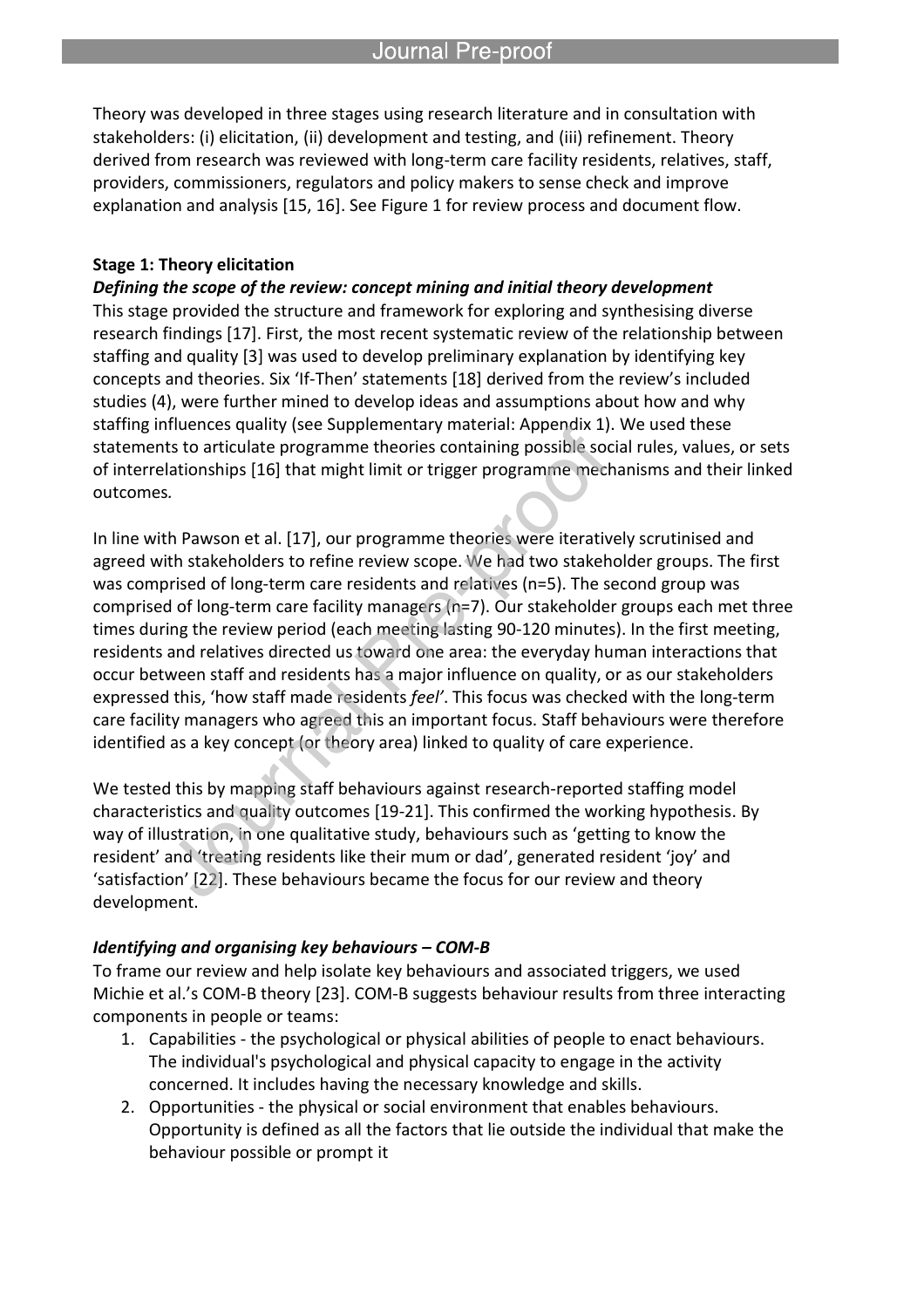3. Motivations - reflective and automatic mechanisms that activate or inhibit behaviour. Motivation is defined as all those brain processes that energize and direct behaviour, not just goals and conscious decision-making. It includes habitual processes, emotional responding, as well as analytical decision-making.

Figure 2 illustrates that opportunity and capability influence motivation; and the enacted behaviours that alter capability, motivation, and opportunity. For example, *opportunities* for care workers to do care differently may result in more pleasurable care delivery/work behaviours *(capability)*, meaning *motivation* is likely increased and positive behaviours repeated.

# INSERT FIGURE 2 HERE

Using COM-B [23] and bespoke data extraction forms we coded data from studies on staffing and quality as capabilities, opportunities, motivations or behaviours. Demiregularities, or patterns, then provided the basis for context-mechanism-outcome configuration development [12]. By the end of stage 1, our review questions had evolved to become:

- What staff behaviours influence long-term care facility residents' experience of quality?
- What influences the behaviour of long-term care facility staff?
- What impact does the interaction between staff behaviours and context have on long-term care facility residents' experience of quality?

We sense checked our review questions in our second stakeholder meetings. Stakeholders from both groups highlighted the importance of the multi-layered relationships staff had with those they care for and work with and how these relationships influence staff behaviours and quality as experienced by residents.

# **Stage 2: Theory development and testing**

# *Search, appraisal, extraction and synthesis of evidence*

This stage involved systematically searching, appraising, extracting and narratively synthesising evidence to test and develop emergent programme theory from Stage 1 [17].

### **Search**

With an information scientist, we designed an inclusive search strategy to maximise data for extraction [24] around three central concepts: long-term care facilities, staffing and quality (see Supplementary materials: Appendix 2 for subject headings, terms and synonyms). We searched Ovid Medline, PsychINFO, Cinahl, Web of Science, Cochrane Database of Systematic Reviews, Cochrane Central Register of Controlled Trials online databases from inception to November 2019 with search alerts scanned to April 2020. We asked experts from our wider multidisciplinary research network [25] and forward citation matched and scanned included papers' reference lists for relevant publications.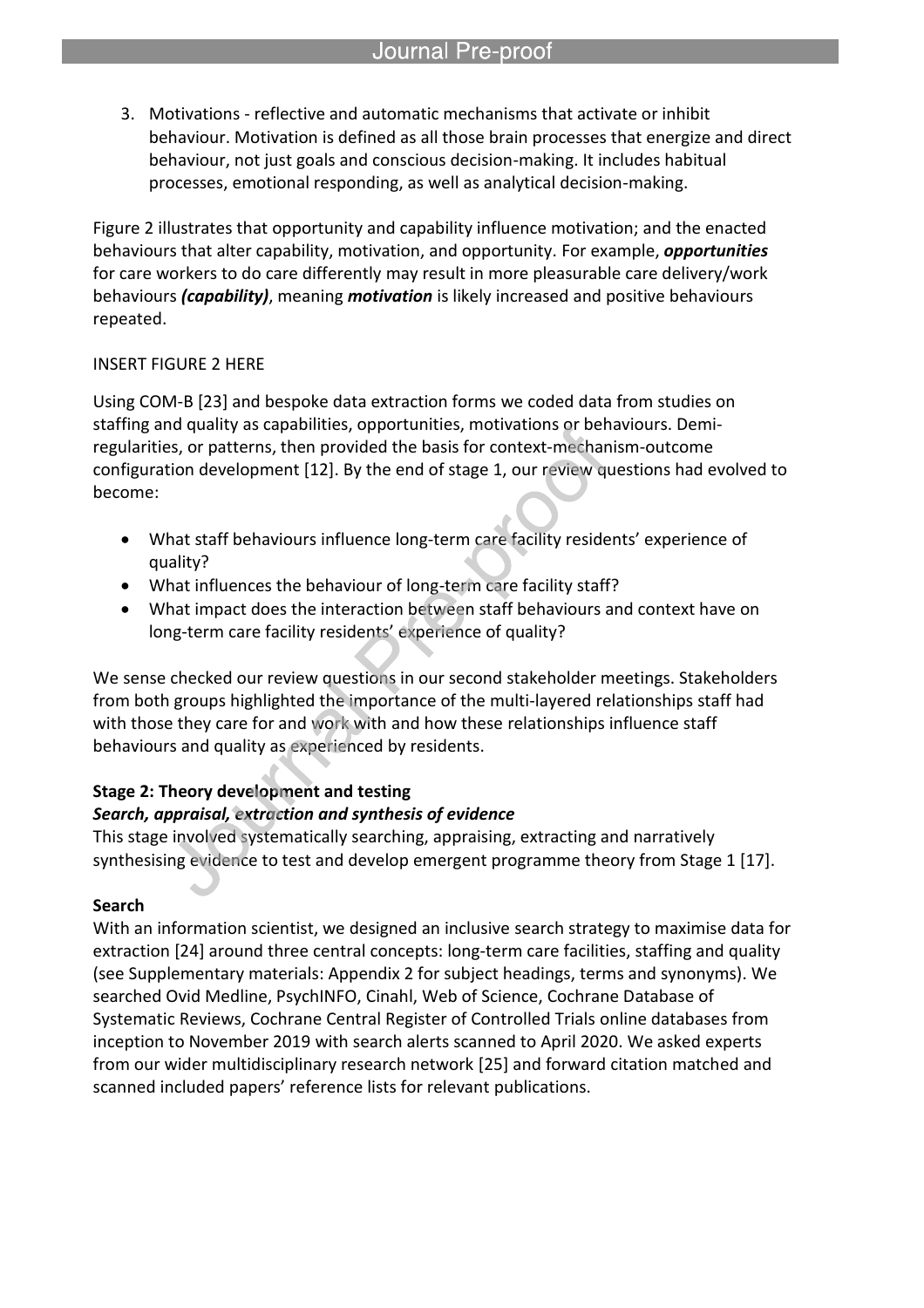# **Selection and appraisal of documents**

Search results were saved, managed and duplicates removed using EndNote. Titles and abstracts of the retrieved papers were screened for inclusion by the study team [names removed for review process].

Studies were included if they:

- addressed the relationship between staffing models and quality *(quality of life and/or quality of care*)
- took place in a long-term care facility context

l

- explicitly focused on quality or, implicitly, accounts of quality similar to our working model of quality based on, 'how staff make people feel'.
- addressed capabilities, opportunities, motivations and/or behaviours

Studies were excluded if they:

- did not focus on staffing AND quality
- were not research, i.e. unsystematic approach to inquir
- were not conducted in long-term care facilities
- if they focused on healthcare professions employed by organisations other than the long term care facility - this work has already been done [26].

Study quality was assessed qualitatively according to:

- relevance degree of contribution to theory building and/or testing; and
- rigor whether the method used to generate the data was credible and trustworthy [13].

Studies were included if they rigorously contributed to the initial programme theory of Stage 1. Full text papers marked for inclusion were retrieved and read in full by [names removed for review process]. Any disagreements were resolved through discussion with members of the wider research team [names removed for review process] and with reference to the review framework and emergent programme theory [17].

# **Data extraction**

Data on staff behaviours, behaviour triggers (capability, opportunity, motivation), and how they interacted in the long-term care setting were extracted. The data extraction table (see Supplementary materials: Appendix 3) was piloted by the wider research team [names removed for review process] prior to use. [Names removed for review process] double extracted data from over a third of the included papers (n=25; 38%). This was done in 3 stages: [names removed for review process] both extracting from 5 papers then discussing, followed by two further rounds (with 10 papers in each round) with discussion. Piloting and double extraction from a sample of papers were used to promote consistent and comprehensive data extraction. [Name removed for review process] extracted data for all included papers. Data from author explanations and discussions can help make explicit in what context, which mechanisms lead to which outcomes [27] and so were included.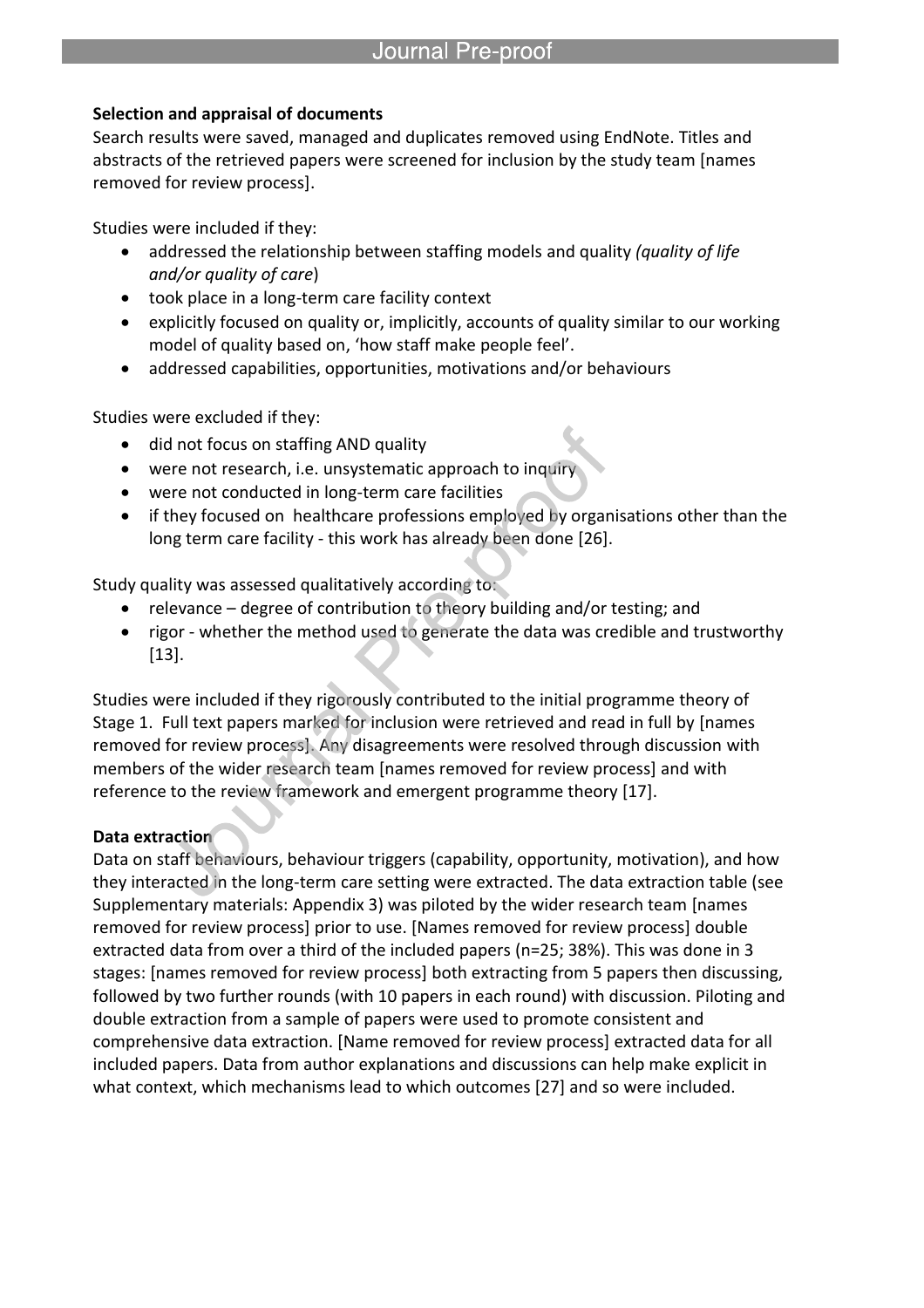### **Stage 3: Theory refinement**

l

In this final stage, we refined context-mechanism-outcome configurations and examined supporting evidence in three 60-90 minute researcher-led discussions during Nov-December 2019 with our stakeholder groups which included: residents and relatives (group 1) and managers (group 2) of long-term care facilities, and our Study Steering Committee (SSC) members (including representatives from provider organisations, policy makers, regulators, methodologists, and members of the public). Stakeholders were invited to discuss and critically comment on the resonance, relevance, and gaps in our theories. Revision of context-mechanism-outcome configurations after each discussion led to the final set of refined context-mechanism-outcome configurations.

# **RESULTS**

Sixty-six studies were included: interview and/or focus groups (n=25), cross-sectional design (n=15), literature reviews containing new/additional studies (n=7), case studies (n=7), ethnographies (n=5), non-ethnographic interview and observational studies (n=2), mixed methods ( $n=2$ ), an action research study ( $n=1$ ), a randomised controlled trial ( $n=1$ ) and a pre-post intervention study (n=1). Most studies were from North America (n=31) or UK/Europe (n=24), followed by Australia/New Zealand (n=9), Lebanon (n=1) and China  $(n=1)$ .

Our six context-mechanism-outcome configurations are reported below and summarised in Table 1.

INSERT TABLE 1 HERE

# **Context-mechanism-outcome configuration 1: Philosophies of care that promote staffresident relationships**

*A clear, managerially endorsed, philosophy putting residents at the centre (context), enables work to be structured so that a core number of consistent staff have regular and ongoing contact with a group of residents and relatives, providing opportunities to spend time understanding and responding to their preferences and values (mechanism – resource). This promotes meaningful reciprocal relationships between staff and residents (mechanism – response)*, leading to *development of empathy amongst staff and more individual needs and preferences of residents being met (outcome).*

Philosophies of care promoting relationships between staff and residents promote staff behaviours that foster individualised resident care [28-34]. Philosophies should include an explicit care-focused mission statement [28, 31, 35], clearly articulated and enacted through the everyday behaviours of managers/supervisors [28, 29, 31, 32, 36] - leadership elements that make up the context for this context-mechanism-outcome configuration.

Philosophies should go beyond assisting residents with physical tasks, and address residents' social and emotional needs through relationships [32, 33]. To be effective, work needs to be organised around such philosophies [33, 34, 36]. For example, a core number of staff who are a 'good fit' with the philosophy of the care environment, who engage consistently with the same group of residents and with sufficient resources will better meet residents' needs and preferences [37-42].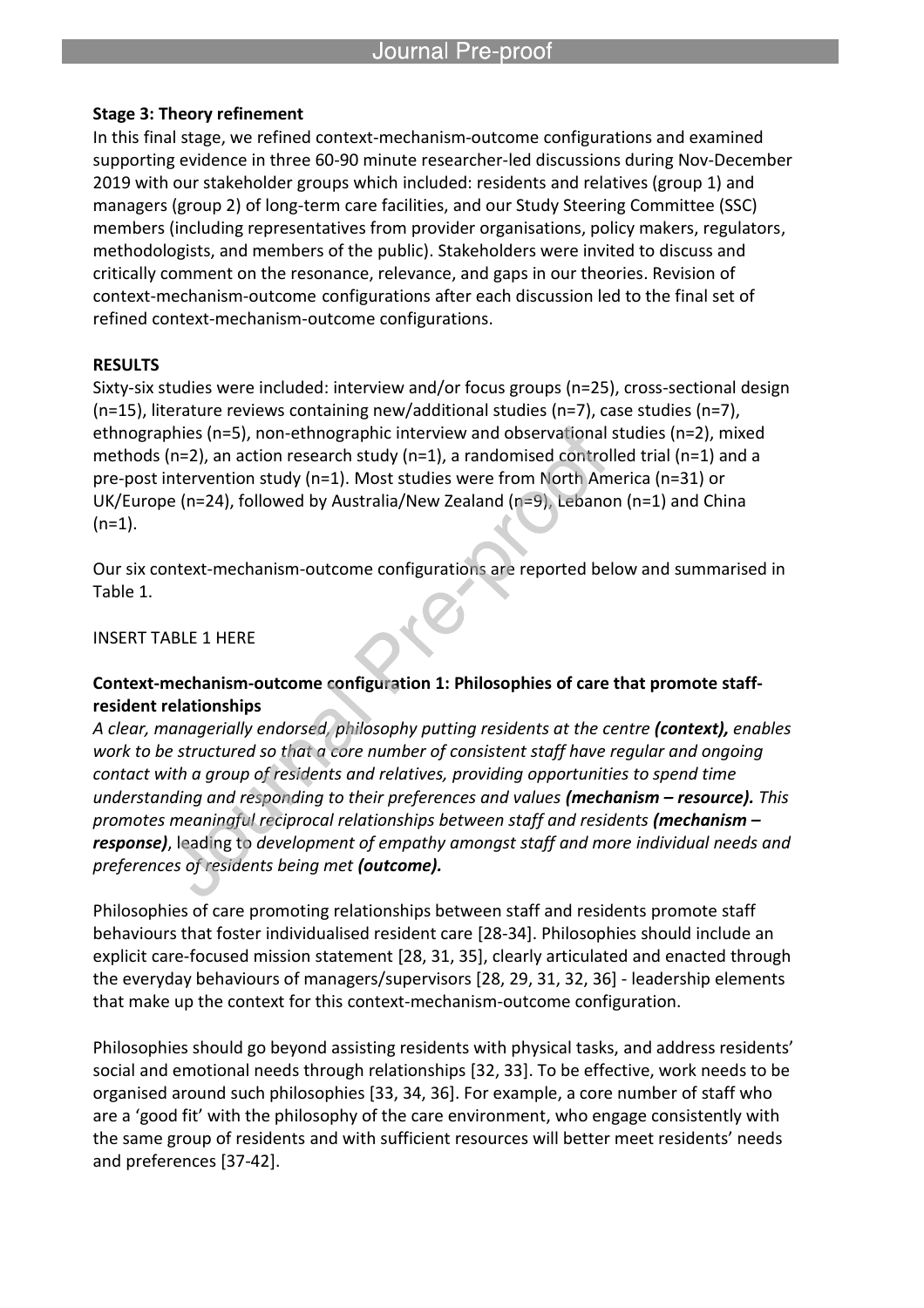Whilst hard to articulate, staff who are a 'good fit' with the philosophy of the care environment, were those that actively valued older people [22, 33, 43-50]: displaying or willing to learn empathy, compassion and kindness [22, 33, 42, 44, 45, 51-56] and enacting these attributes through behaviours; performing duties beyond the bare minimum specified in contracts, helping others [22, 33, 44, 45] and working well with co-workers [42]. This articulation of 'good fit' (with the philosophy of the care environment) is used in other context-mechanism-outcome configurations. Sufficient staff subscribing and enacting the philosophy meant it was reinforced, sustained and relationships developed [42, 43, 48].

Cross sectional [2] and longitudinal studies [3, 4] were inconsistent and contradictory, but revealed no critical number of staff. Numbers varied from 5-15 residents per staff member [39-41, 57]. Relative criteria were more useful: *sufficient* staff for timely care, such as avoiding residents crying out for help with no care workers around to notice [29], and *consistent* staff with regular contact with a group of residents and families [58]. Small groups of linked residents and staff promoted familiarity, communication and a familial environment for cultivating relationships [39, 41, 59] with more time for residents, families [58] and co-workers [41, 59, 60].

Managerial behaviours encouraged relationship building [28, 29, 35]: clearly communicating role expectations and responsibilities [29, 35, 42, 61, 62]; reinforcing individual staff contribution to collective care [33, 35, 52]; physically helping out with resident needs and supporting staff [28, 35, 63-65]; actively listening to staff, resident and families' concerns [28, 30, 35]; and openly discussing challenges faced [28, 30, 32, 36, 63-66].

Staff that feel supported, valued and with [managerial] 'permission' to prioritise residents' needs adapt and adopt behaviours that foster expression of residents' preferences whilst providing care [33, 36, 46] and experimentation of novel ways of engaging residents [42, 67, 68]. A relationships-focus enables greater appropriateness in behaviours *given* resident preferences [22, 28, 33, 44, 68-70]. Strategies employed included associating residents' stories to their own experiences, stimulating empathy and taking more responsibility for putting 'learning' (about individual residents) into practice [22, 45, 70]. Unsupported staff provided less support to colleagues [36], weakening the generative mechanisms behind quality.

Developing close bonds with residents is not without risks: relationships developed over time can increase the emotional burden of care [45, 69, 71], feelings of helplessness and distress when unable to reduce suffering [33]; not always mitigated by caring experience [69]. Accordingly, some workplaces discouraged relationship-building with residents [46, 71] to reduce the emotional burden for staff [36, 69, 71].

### **Context-mechanism-outcome configuration 2: Expert Families**

*Legitimising family involvement in care using a formal mechanism in the long-term care facility that invites their* involvement *(context), means smaller groups of staff of 'good fit' with the philosophy of the care environment*, *with regular and ongoing contact with a group of residents and relatives have a recognised role as the resident's advocate and expert (mechanism – resource). This creates a sense of shared endeavour and mutual respect,*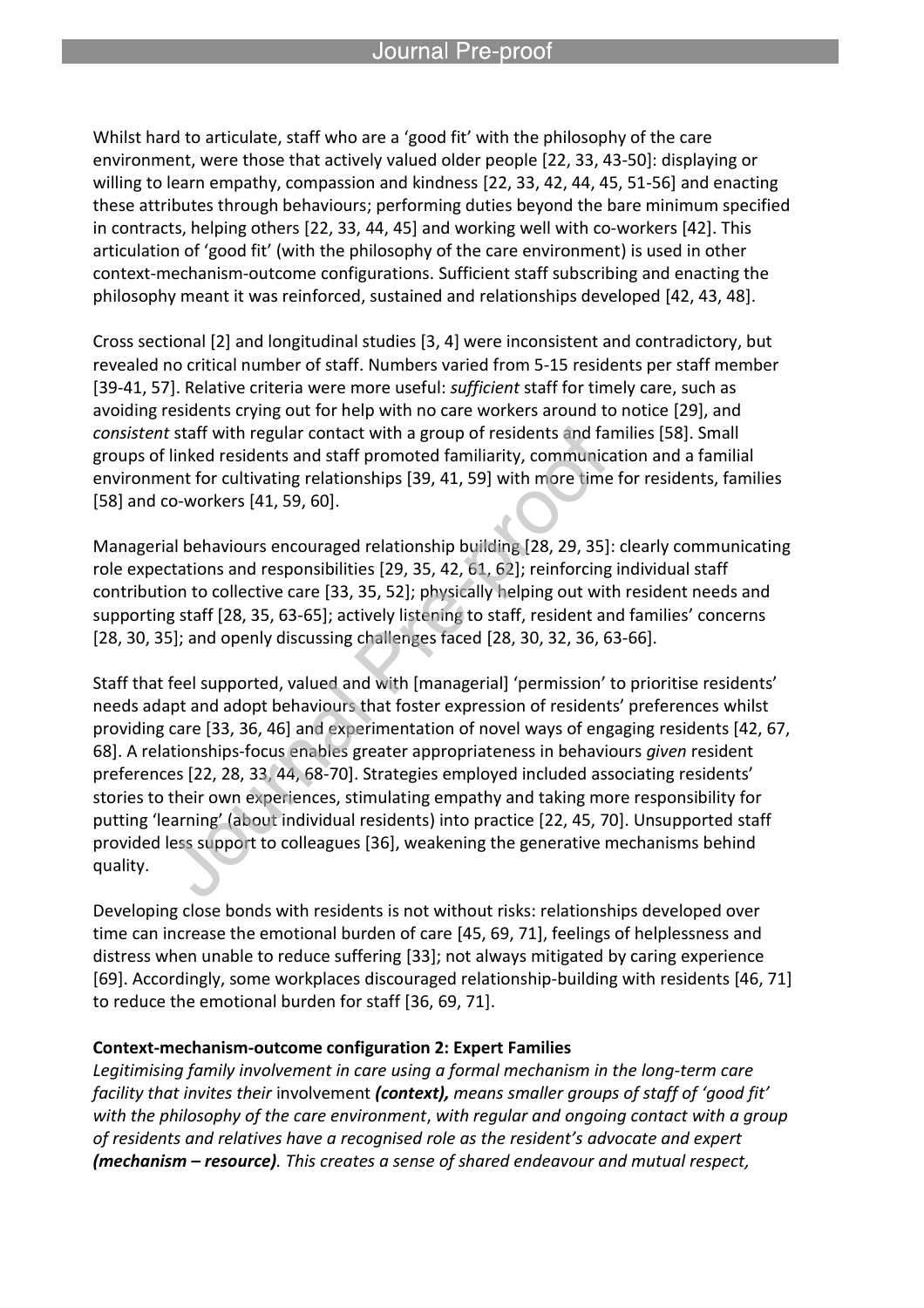*promoting meaningful, reciprocal, relationships between staff, family and residents (mechanism – response) and greater personalisation of care (outcome).* 

l

Family members are an important and valuable source of information and understanding for residents' needs and preferences [29, 42, 53, 54, 56, 65, 72, 73]. Staff engagement with family members - if desired – leads to family acting as experts in their relative's care [56, 64, 72, 73]. In a philosophically and behaviourally supportive context, these roles positively influence staff behaviours and create opportunities for relationship centred care [29, 53, 74, 75] – especially for residents living with dementia [72].

Family involvement is legitimised via formal mechanisms for involvement. This also encourages relationship building [58, 72, 74, 76] built around 'informing staff' and 'consulting with staff' through to 'co-deciding with staff' [72]. Mechanisms for meaningful participation include: invitations to care planning meetings [56, 72, 74, 77], support groups for family members [76], formal introductions to staff members at the facility [72, 74]**,** and regular family information meetings [74, 77].

Relationships between staff and family members should be reciprocal and act as a vehicle for sharing information about residents [33, 53, 54, 58, 64, 72, 74], their preferences and other personal information for informed care [53, 54, 72, 73] and care planning [72]. Practical manifestations can be seen in staff avoiding foods that a resident dislikes and using personal belongings to create homely environments [53, 64]. Family may demonstrate successful behavioural strategies and interpretation with residents [33, 72, 76]. In turn, staff feel rewarded from positive relationships with families [33].

Establishing relationships with family members takes time [29, 33, 42, 53, 54, 74]. Once established, communicating care plan changes [74], health [33], and participation in activities can be sustained [53], generating a greater sense of shared caring responsibilities and mutual respect [33, 53, 64, 65].

Risks for staff associated with greater familial involvement include feelings of stress and anxiety arising from unrealistic demands and expectations on care provided [29, 33, 71, 72, 75] or an unwillingness from family to accept a resident's deterioration [71] or challenging behaviours [33]. One consequence are negative feedback loops of poor staff experience and negative attitudes towards families, diminishing recognition of continued importance of staff-family relationships [29, 72, 75], and subsequent relationship breakdown [29, 33, 71, 75].

# **Context-mechanism-outcome configuration 3: Team reciprocity**

*Visible, unit level supervisors who minimise conflict and role model behaviours promoting team relationships (context), ensure open communication and information sharing between regular core groups of staff of an appropriate skill mix (care staff, senior care staff, Licensed Practical Nurses or Nursing Associates , and Registered Nurses) to meet residents' needs, working most shifts on the same unit (mechanism resource). Enhanced relationships create reciprocity within teams (mechanism response), with staff drawing on each other's knowledge and skills to promote individualised care for residents and better team working (outcome).*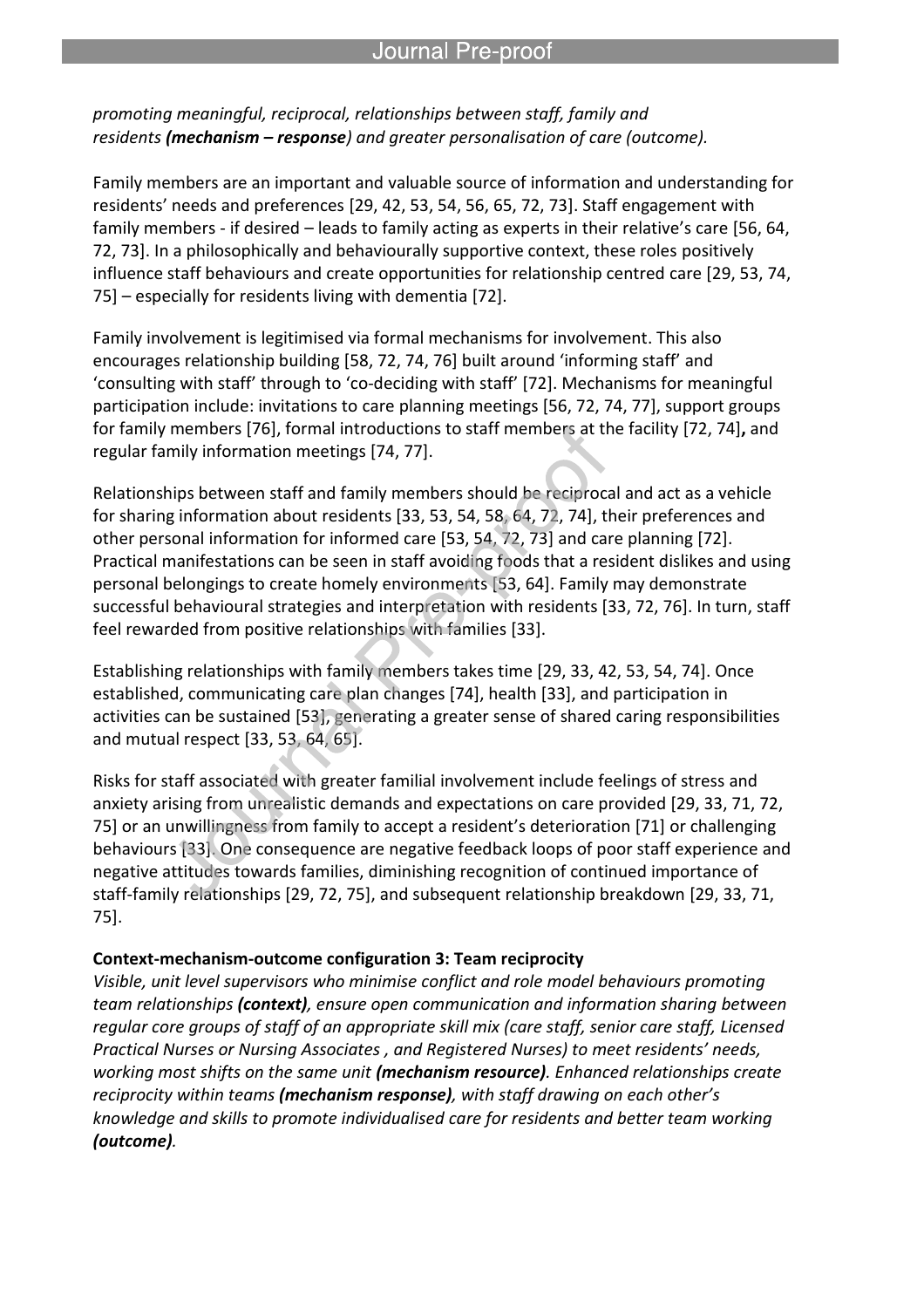Companionship is important in care work; being seen, needed and supported by reciprocating teammates provides satisfaction and meaning in work [46, 47]. Expressions of reciprocity included, "we depend on each other" [46, 64], "show respect for one another" [35, 65], "we take turns"[28], and "we are a part of each other's decision making" [35]. Sometimes reciprocity was implicit in team work [32], meaningful relationships with colleagues [33, 63], shared values [30, 32, 47, 62, 64], mutual respect [30], a mutual understanding of each other's work [33, 63], strong group relations [31], and unified commitment [31, 46, 78]. Whether explicit or implicit, reciprocity was linked with information exchange and the ability to draw on each other's knowledge and skills to promote individualised care and enhance quality [28, 30-33, 35, 42, 46, 62-65, 79, 80]. Teams with high degrees of reciprocity were more open to advice seeking and collaborating [47, 80].

Leaders - at unit level - exhibited various behaviours designed to foster reciprocity:

- Clearly communicating expectations of staff, ways of working and their behaviours [28, 35, 42, 62];
- Promoting shared goals and mutual respect  $[30, 62]$ ;

l

- Helping out on the long-term care facility floor [28, 35, 64, 65];
- Holding regular meetings inclusive of all staff [28, 35, 62];
- Openly discussing and resolving problems as a team [28, 30, 35];
- Flexible working structures for staff [32, 34, 36, 42, 63, 65];
- Encouraging the sharing of ideas [28, 30, 32, 35, 63];
- Bringing staff together as a close-knit group bound together by common interests and experiences [30, 62, 64];
- Regular staff supervision [28, 32, 63].

Role experience was a modifier of reciprocity reinforcing behaviours. Experienced staff often used reciprocal behaviours to build confidence with less experienced/confident staff [36, 42, 44, 47, 48, 81-85]. Such behaviours were nested in relationships built on open communication and respect for the less experienced [84, 86]. Managerial support meant experienced staff shared greater knowledge and experiences [36, 44, 46, 83, 87]; especially amongst staff caring for people living with dementia [46, 55, 73, 88]. Units that discouraged co-worker relationships often lacked team reciprocity [71], and of poorer quality. Unit-level supervisors that minimise conflict and role model relationship building behaviours provide the context in this context-mechanism-outcome configuration.

Role modelling and reciprocity do not always co-exist. Negative outcomes include complacent staff generating and sustaining power imbalances or bullying - particularly in chronically short-staffed homes. Examples included ignoring or excluding team members or withholding information about resident care [89]. Understaffed care teams have higher workloads, less time available for interpersonal discussions and less time for defusing frustrations, leading to conflict [89]. Effective leadership and management is crucial for minimising such unintended outcomes [38, 71, 85, 89].

# **Context-mechanism-outcome configuration 4: Autonomy in everyday work**

*When staff are treated as expert partners in care with a recognised role as the resident's advocate (context), then a core group of staff of 'good fit' (with the philosophy of the care*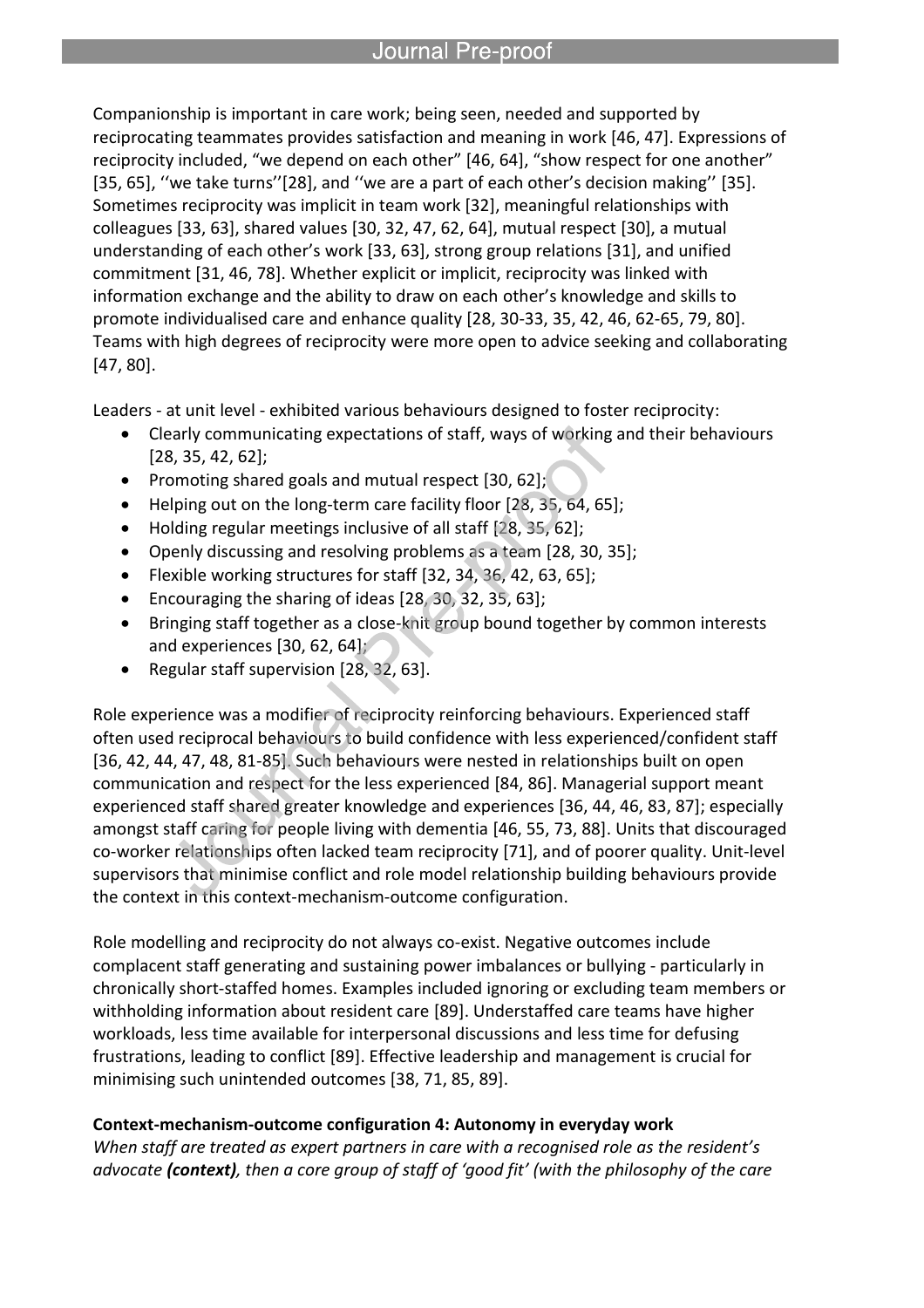*environment) with regular and ongoing contact with a group of residents/relatives and other staff, acquire the skills, knowledge and experience of what is expected of them (mechanism resource). This leads to greater sense of autonomy in role and confidence in their judgements, decision making and problem solving within the boundaries of their role (mechanism response). The result is care that is timely and individualised, enhanced job satisfaction, and efficient use of the capacities and capabilities of the wider team (outcome).* 

Greater perceived autonomy means greater staff engagement with work [29, 33, 61, 90] or role empowerment [29, 80, 85, 91]. Autonomy is a positive and necessary feature of delivering individualised resident care [29, 33, 56, 90, 91]. Flexibility in staff responses to needs is highly valued, leading to higher perceived quality amongst family and residents [31, 73, 90]. Increasing autonomy is easier in smaller teams of staff, working consistently with the same group of residents and colleagues [41].

Autonomy, behavioural enactment, and leadership co-exist in a positive feedback loop. Collective agreement resulting from reciprocity, strengthens collective knowledge and shared values/mission, which in turn gives staff greater confidence to act independently [47]. Shared values are vital to developing professional values and integrity, refining staff skills, supporting further learning and development of skills and satisfaction with work [47]**.** These leadership elements constitute the context in this context-mechanism-outcome configuration. In such long-term care facilities, management practices foster staff with the skills, knowledge [29], opportunity [28] and confidence to become autonomous workers [88].

Staff exhibit active autonomy in resident care in various ways that promote quality of care: reporting they are involved in care planning [22, 29, 90, 91], asking for advice [22, 29], being encouraged to innovate with different ways of providing care or undertaking work [29, 33, 61, 63], meeting residents' needs flexibly [46, 63] and being consulted for their views, ideas and opinions [29, 39, 45, 80, 91, 92], and feeling valued for such input [22, 29, 48, 80].

Staff who see themselves as equal partners in care experienced a sense of shared responsibility [22] and mutual respect [29]. Staff capacities and capabilities when recognised and used efficiently result in work geared to meeting individual resident needs, rather than institutional routines [22, 29, 45, 48, 63, 90, 91]. Autonomy allowed staff time to 'do the little extra's' [47]. As a result, staff were more likely to be independent in their work [61], considered themselves able to make decisions [80, 91, 92], and shared work [29, 48, 61]. A high degree of flexibility in their work plans makes it easier for staff to collaborate and consult with each other in short informal meetings and, further, to support and help each other during the shift [47].

#### **Context-mechanism-outcome configuration 5: Reward and recognition**

*Employer and manager recognition and reward of staff (context) creates the opportunity for personal and professional development (mechanism resource), enhancing the perceived capabilities of staff, promoting in-role satisfaction and motivation (mechanism resources), and increasing staff commitment and intention to stay in post, and care quality promoting behaviours (outcome).*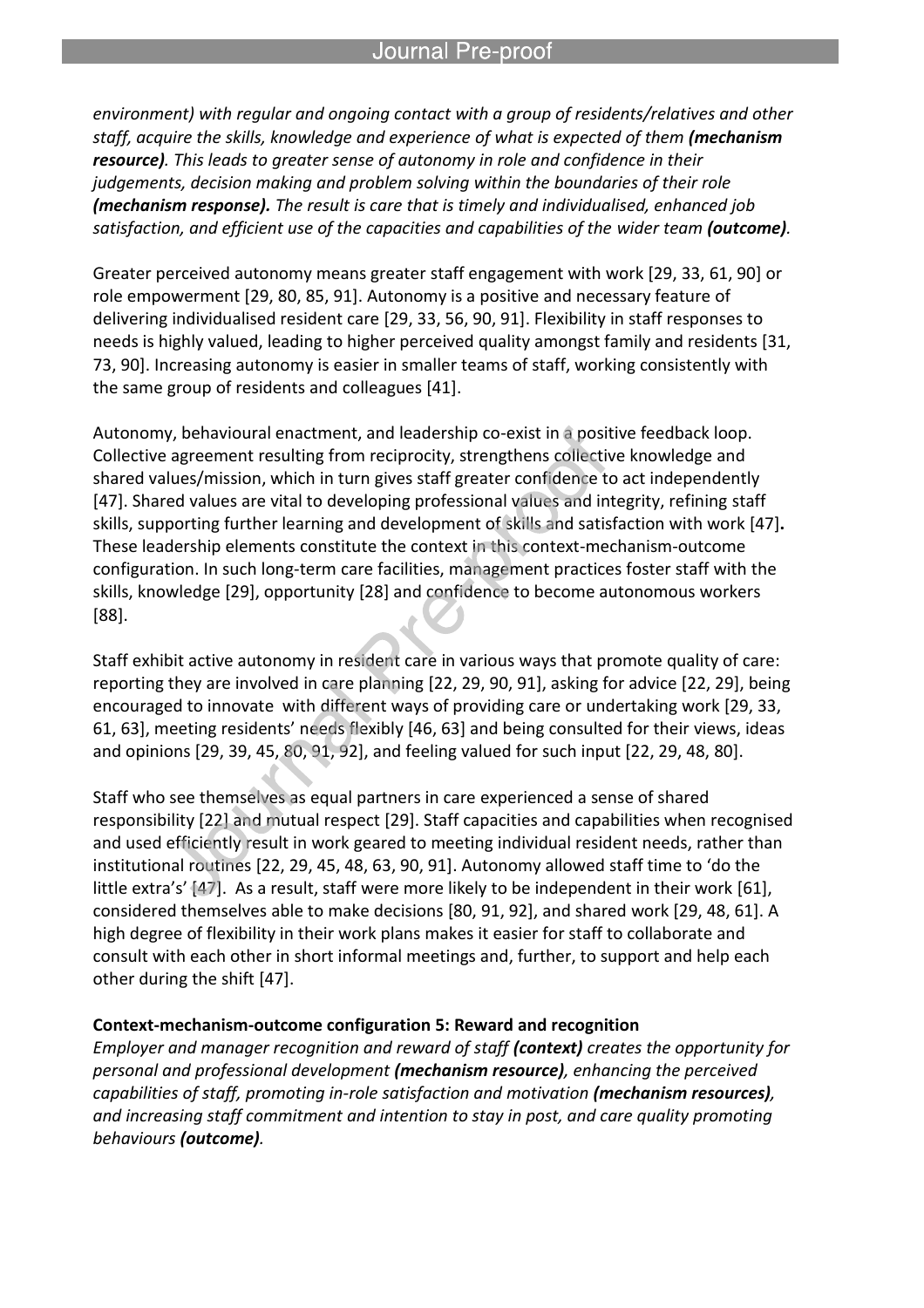Rewarding and recognising staff influenced how staff felt about their work and shaped behaviours. Reward and recognition happen formally and informally. Formal endorsement arises from:

- the senior executive team (organisational level) and/or long-term care facility leaders [91];
- the organisational mission statement (placing as much value on staff as residents) [22, 28, 45];
- training and education  $[22, 29, 31, 34, 49, 61, 87, 91, 93, 94]$ ;
- career advancement opportunities [20, 22, 34, 49, 91, 93];
- $\bullet$  adequate pay  $[20, 29]$ ;
- coaching and mentoring [20, 28, 35, 45, 49, 50]; and

l

 involvement in decision-making about resident care for the resident's they knew well [22, 45, 93].

Surprisingly, little evidence exists regarding the influence of pay on perceptions of work and staff behaviours.

Informally, recognition can be:

- managers addressing staff by first or preferred name and praising staff for their contribution [28, 29, 35, 52, 91];
- utilising the unique knowledge staff have about individual residents by asking them for their opinions on how best to support the resident population [29, 35];
- managers 'pitching in' with the day to day work, such as making beds and assisting at meal times, to support staff [28, 35]; and
- providing emotional support for any anxieties staff experience as a result of providing care [36, 57].

Rewards are wide ranging but included offering small gifts or arranging social gatherings to demonstrate appreciation for a job well done [28, 62]. The investment in staff through rewards and recognition had a positive impact on how staff felt about their work, enhanced staff-manager relationships, and led to behaviours that promoted quality in the long-term care facility and for the benefit of residents [22, 28, 31, 45, 48, 52, 57, 91].

# **Context-mechanism-outcome configuration 6: Cultural competence**

*Organisations endorsing and facilitating culturally appropriate interactions between staff and residents (context), create opportunities for staff to adapt care to the needs of all residents (mechanism resource), creating a sense of shared mutual respect (mechanism response) and culturally appropriate resident care (outcome).*

Cultural competence, the ability to understand, communicate and effectively interact with people of different cultures, helps staff meet residents' needs and promote quality of care and life [29, 36, 76, 95]. Manifestations of cultural competence included:

 Employing staff from different backgrounds, which was identified as valuable for promoting cross-cultural relationships with residents, family and co-workers [29, 36, 51, 70, 76, 84].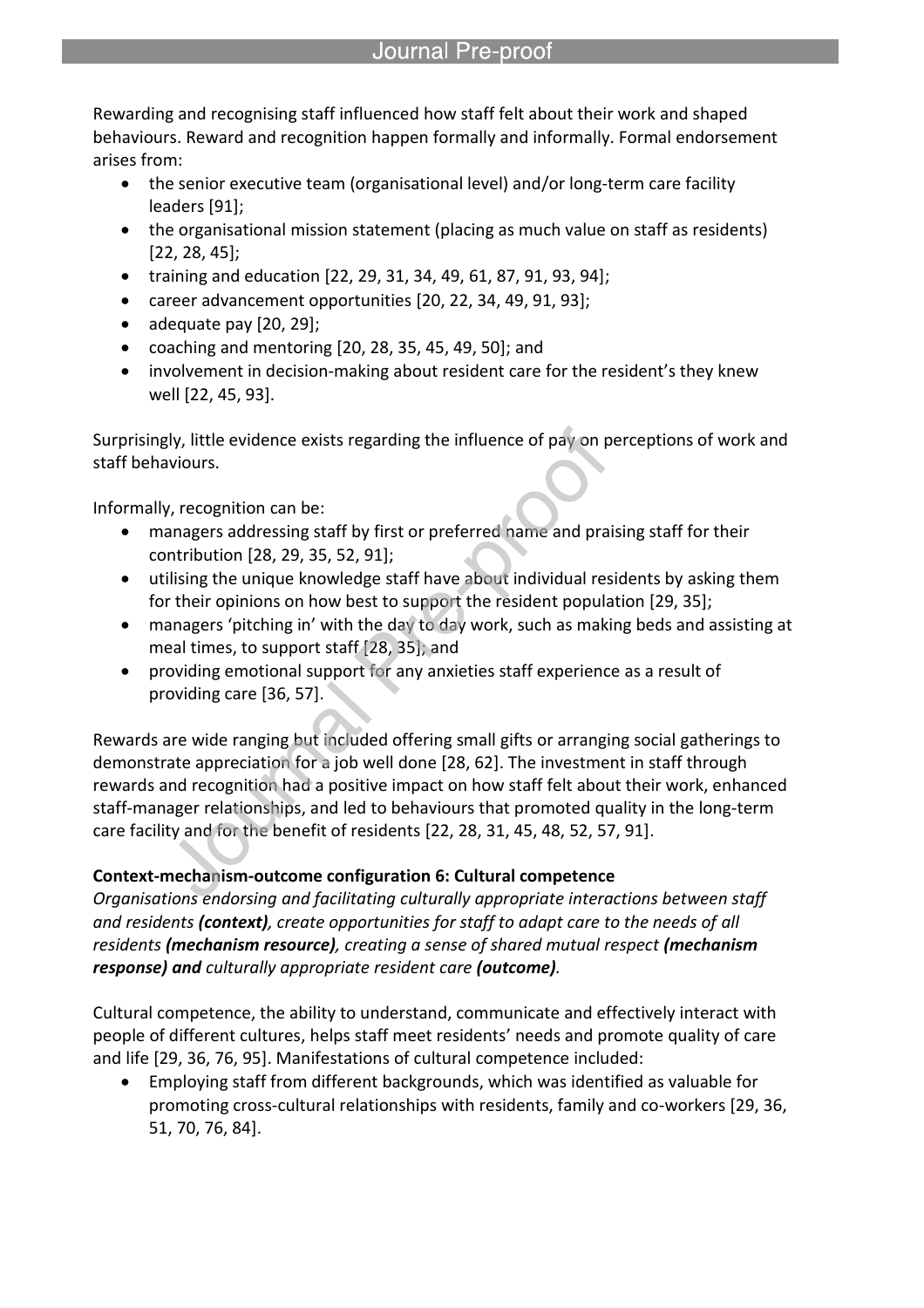- Respecting religious beliefs [36, 70, 84], cultural norms [29, 43, 51, 84, 96], and sexual orientation [95, 97] made a positive difference to daily lives of residents [29, 36, 43, 51, 84].
- Knowing how to provide culturally appropriate personal care such as meal preparation [51, 96], honouring rituals [29, 36, 51, 70], greeting residents using their first language [84], being in tune with local dialects [98], touching a resident in a culturally appropriate manner [29, 84], and/ or using appropriate non-verbal communication [36, 51, 76, 84].

These factors all helped develop and maintain (cross-cultural) relationships between staff and residents [29, 51, 84].

Quality promoting relationships are hindered [76, 84] when staff experience discriminatory behaviour from residents; for example, verbal abuse on the basis of skin colour [51], accent [51], sexual orientation [95, 97], and language difficulties [51, 73, 76, 80, 84, 97]. Management intervention is essential to repair relationships [36].

Cultural competence is developed on the job [36, 73, 84, 95] and reinforced through team reciprocity [51, 84], exhibited as respect and tolerance of each other's cultures, effective cross-cultural communication and learning [84, 97], and promotion of relationships between co-workers [51, 73].

### **DISCUSSION**

Our realist review outlined six theoretical propositions (context-mechanism-outcome configurations) as necessary conditions for behaviour systems that influence quality as experienced by long-term care facility residents. Context-mechanism-outcome configurations build on previous reviews examining staff numbers and mix and the broad and possibly unhelpful conclusion that *some* numbers and models of deployment have *some* impact on *some* clinical indicators of quality; a conclusion borne of scant and often low quality evidence [2-4]. Our explanatory framework has been 'sense-checked' with those living, working (or working with)and visiting long-term care facilities.

As figure 3 illustrates, our six context-mechanism-outcome configurations connect and impact on each other. However, one thread ran through all of them: each contextmechanism-outcome configuration required effective leadership *behaviours* (at all levels) to trigger the effective use of *resources* (mechanism), that cultivated the *relationships* (mechanism response) required for staff to behave in ways that promote *quality* (outcome).

### INSERT FIGURE 3 HERE

A clear organisational philosophy of care, endorsed and enacted by the long-term care facility manager supports relationship building between staff, residents and relatives. This role modelling influences other leaders in the long-term care facility to also enact and support these relationship building behaviours across the unit and/ or facility (depending on their level of leadership). Good working relationships support team learning opportunities, rewards and recognition. The way care teams are organised, alongside opportunities for listening and problem solving, are important, provide direction, promote positive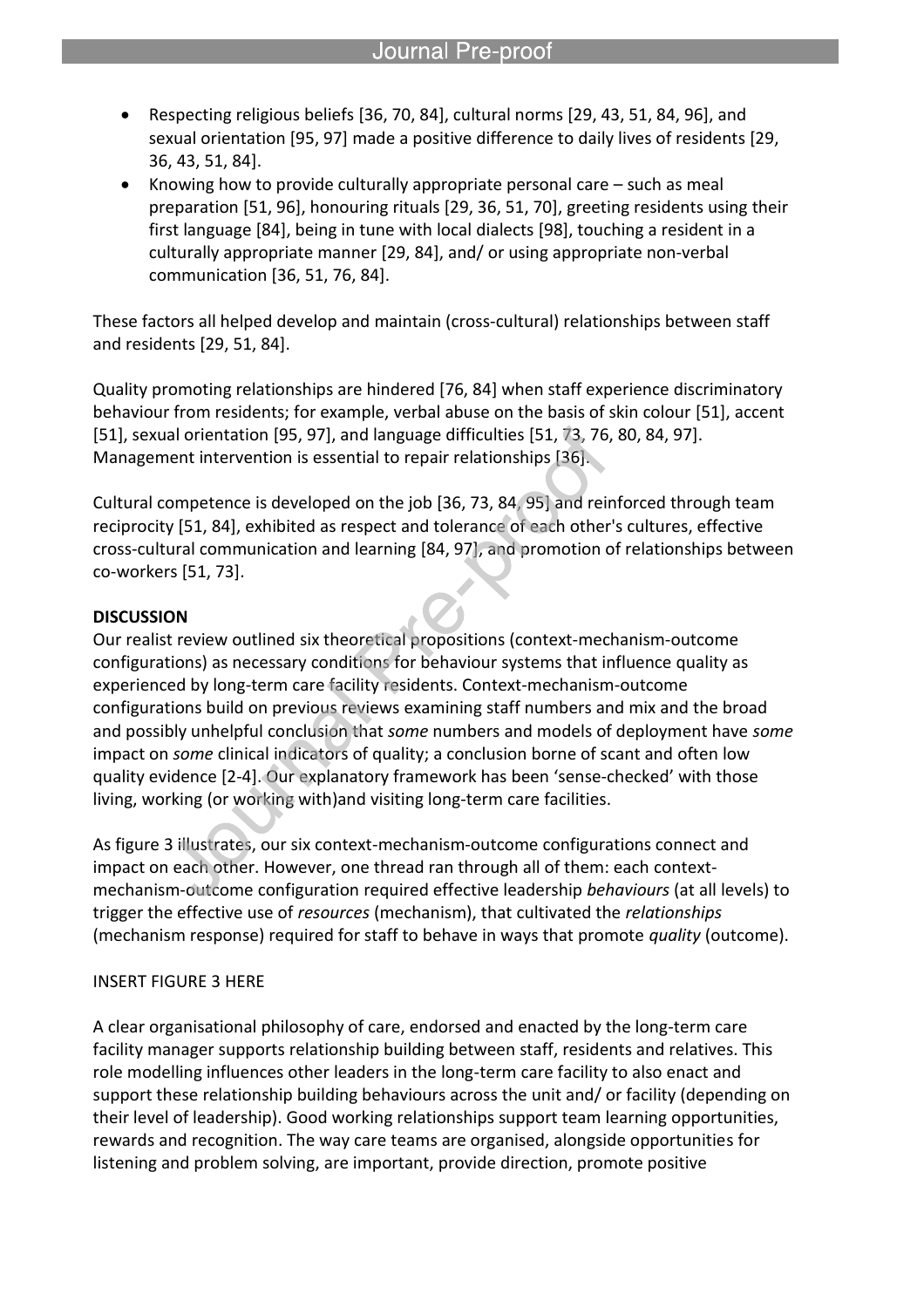behaviours and minimise conflict in the home. Such leadership behaviours are summarised in Table 2.

l

#### INSERT TABLE 2 HERE

The 'generative mechanism' underpinning each of our context-mechanism-outcome configurations is relationships. The link between relationships and behaviour to promote quality in health care is well established [99-101]. Whilst relationships are a central component of theories often enacted in social care, such as Person Centred Care [102, 103] and relationship centred care, [99] empirical research is more limited: largely limited to qualitative studies [43, 100, 104, 105] that have developed slowly since the genesis of formal theories in the mid-1990s [106].

Our findings resonate with other frameworks from an interactionist perspective. Nolan et al. suggest that people, their families and care staff must satisfy the six senses of security, belonging, purpose, continuity, achievement and significance in the context of their relationships to thrive [100]. Kitwood [102]emphasises that upholding the personhood of people living with dementia can only be achieved by upholding the personhood of staff, in the context of a caring organisation which acknowledges, respects and rewards staff contributions (and as acknowledged in our fifth context-mechanism-outcome configuration) [102]. McCormack et al. [107, 108] further support this by placing no distinction between the resident, the family (or friends) and care staff. Indeed, they argue that the only way quality can be experienced by residents and families is for care staff to experience respect and recognition for their personhood and for caring cultures to be created. These aspects are incorporated in our programme theories . Our review is the first to synthesise empirical research into why relationship centred care in long-term care facilities might work, for who and under what circumstances, alongside the contexts and mechanisms for influencing these relationships.

Our context-mechanism-outcome configurations are presented as drivers for positive relationships underpinning positive staff behaviours. However, they can also introduce and sustain poor staff behaviours and lower quality. Official inquiries and case studies of organisational failures leading to poor quality care [109-114] often highlight negative cultures within organisations, leadership and bullying, all sustained in part by relationships and unequal distributions of social capital.

Our review highlights sufficient staff numbers as necessary but not sufficient for quality promoting behaviours. Like almost all behavioural aspects of health and social care, staffing (as context) is important. Relationships, as a generative mechanism for quality, were more heavily influenced by leadership rather than simply staff numbers.

Leadership's importance for improving quality in long-term care is well recognised by researchers [87, 115-118], regulators and policy makers [105, 119-121], and academics [122]. Our review suggests: (i) leaders in long-term care are not always the long-term care facility manager; that is, unit level supervisors also play an integral role; (ii) how these leaders operate influences the day-to-day work and activities of staff in the home; and (iii) that leadership behaviours effectively shape long-term care cultures and relationships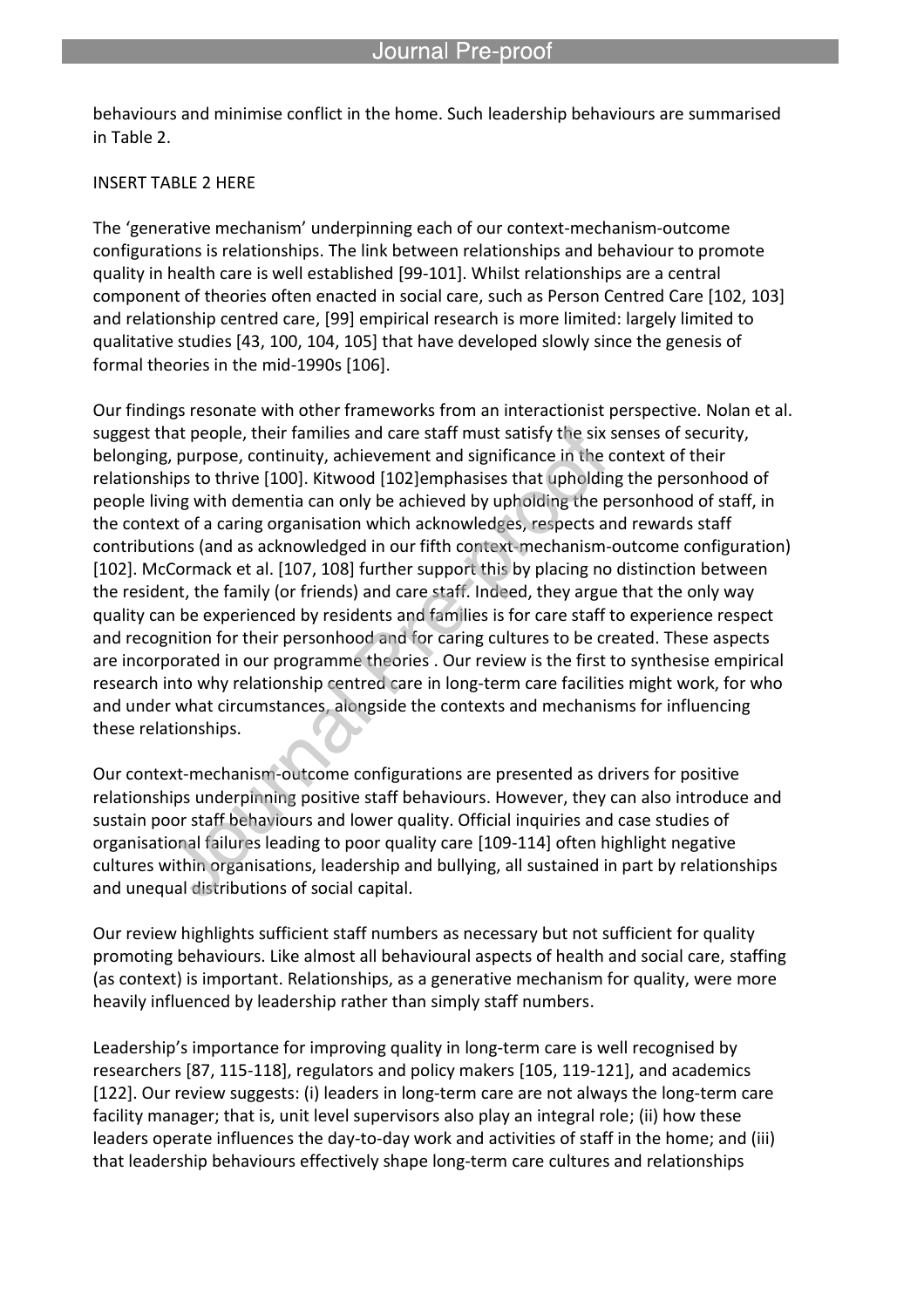required for quality. Effective leadership occurs within and between levels that are connected, setting off chains of events. These events will always appear different in terms of the social actors involved, timescales and ordering, but they occur with sufficient regularity, are theoretically defensible, and thus considered predictable.

l

Formal models of leadership may be a useful mechanism for homes to enact some of the context-mechanism-outcome configurations presented. Transformational leadership [123, 124] - *'a form of leadership intended to motivate and inspire followers to pursue higherorder goals through the transformation of followers' attitudes, beliefs, values and behaviours'* (100: p543) – has been linked to Person Centred Care Theory [103] and is consistent with the leadership style implied by relationship centred care [100]. Whilst evidence for transformational leadership in nursing exists [126-130], the very limited evidence from long term care suggests it has the potential to encourage behaviours that promote quality, by empowering staff closest to the delivery of care [105]. Models such as "transformational leadership" often major on desired outcomes (such as shifts in attitudes, beliefs and behaviours) but lack of outcome definition hinders implementation and evaluation. Leadership and culture interact: culture can be manipulated by leaders [131- 133], but may also be created by the actions and reactions of leaders, with leaders in turn shaped by that culture [131, 133]. Our review highlights the ill-defined nature of leadership and culture in empirical studies of staffing and quality. We have proposed specific leadership behaviours for promoting quality to make the concept more transparent (c.f. Table 2).

#### **Review strengths and limitations**

Much of the evidence base informing our review is descriptive, lacks comparison or controls, and is small scale. The lack of comparative research means providers and commissioners seeking to make evidence-informed decisions about which staffing models are likely to be most effective will not find definitive answers.

Limited information on personal characteristics of leaders mean establishing which attributes (i.e. age, gender, level of education, length of service in the home, length of service in care) were most influential is impossible. Descriptions of settings and pivotal concepts - leadership, culture or quality - were often superficial or poorly described, limiting the explanatory and predictive precision of our programme theory.

A strength of this review is the involvement of relevant stakeholders within the review process. More specifically, we engaged with residents, relatives, staff, providers, commissioners, regulators and policymakers to sense-check, improve explanation and theory development. This promotes relevance of our work for the sector. Another strength of our review is that we were able to use theory to unpack and operationalise concepts such as leadership in context for use in future research. This is the first realist review drawing on international evidence to consider how behaviours influence quality in the sector. The review has, for this first time, moved evidence-based discussion beyond numbers of staff in long term care and the relationship to quality, to a focus on the importance of what they do and how they do it.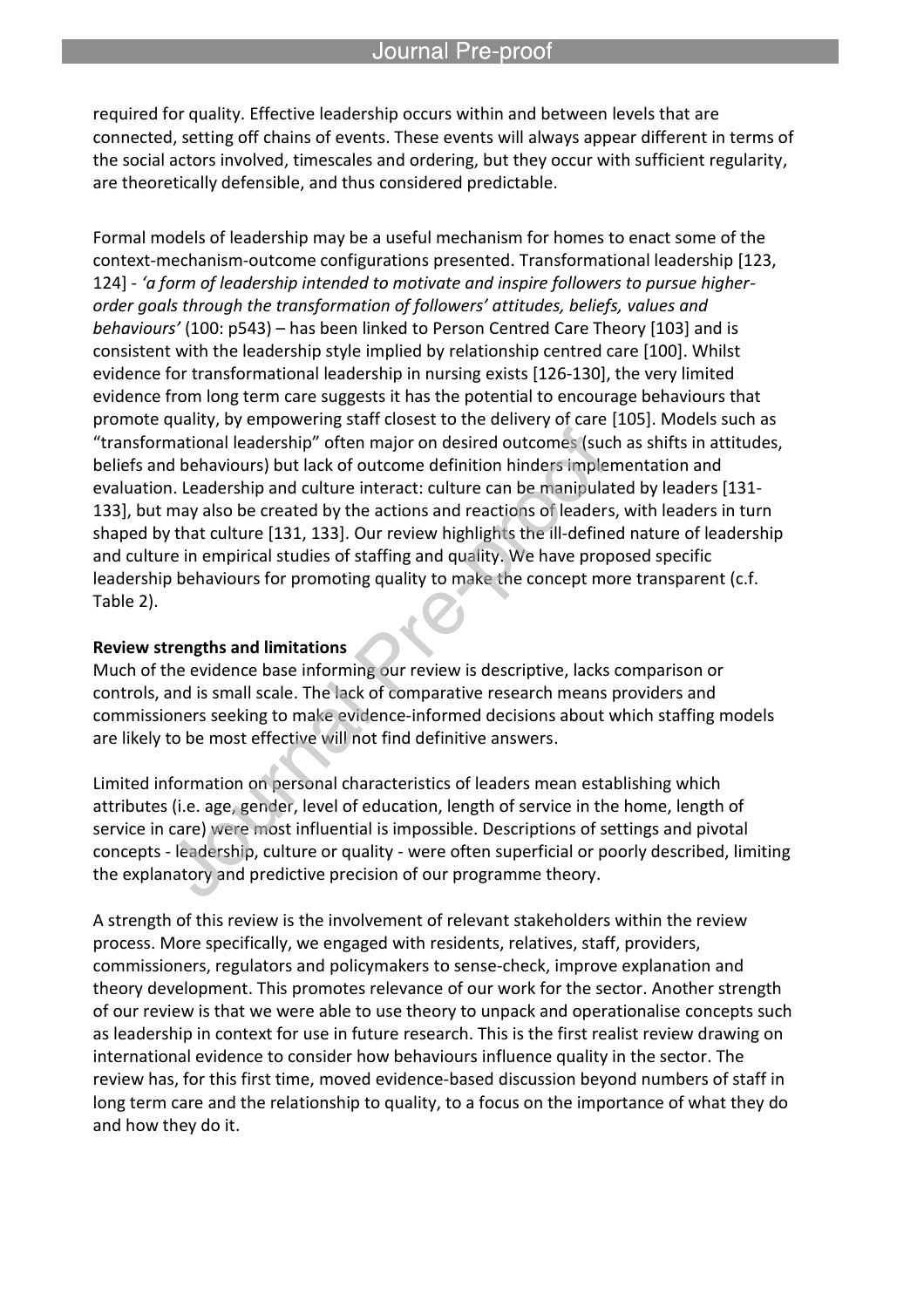#### **Implications for future research**

l

Future research should focus on comparative, theoretically informed studies that systematically extend empirical knowledge and theory. For example, a useful contribution to this field would be understanding the characteristics of leadership at different levels (such as at the organisation, unit, or informal level) and how this impacts quality. There is limited research to evaluate the impact of the relationship centred care model on quality. There may be interventions that could be developed based on our theories that could be tested. To enhance reproducibility and solid testing of theory, such studies should report interventions in structured ways [134]. Structured reporting enables systematic isolation, manipulation and optimisation of active ingredients. Researchers seeking to improve quality through a focus on changing staffing behaviours may wish to consider the role of international initiatives in optimisation of quality improvement such as Metalab [135], that have begun to be deployed in long term care [136].

### **Implications for practice**

We have demonstrated the importance of leaders for ensuring relationships are central to the organisation of care and staff that are more likely to behave in quality-promoting ways. By highlighting the important role that the facility and unit manager have, as well as informal leaders, in creating relationships, this review provides a platform for those working in, managing, leading, or providing long-term care to consider quality improvement. We have highlighted the contextual factors required to support the nurturing of positive staff behaviours. This requires the support of effective leaders (as described by this review) to create environments that promote quality. Simply increasing staff numbers without considering staff relationships is unlikely to promote quality. While there is little analysis of costs in the included studies, we would argue that the focus on behaviours could be introduced with relatively little cost.

#### **CONCLUSION**

This is the first review of international literature to offer theory-based explanations of why, how and in what circumstances, staff behaviours promote quality for older people living in long-term care facilities. It shifts the debate from numbers of staff and their relationship to quality indicators toward recognising the ways in which staff influence experiences of care and thus quality. Our findings will be useful for people and organisations making policy and delivering services on the best ways to deploy and support quality in care homes through the most valuable resource for any long-term care facility: its staff.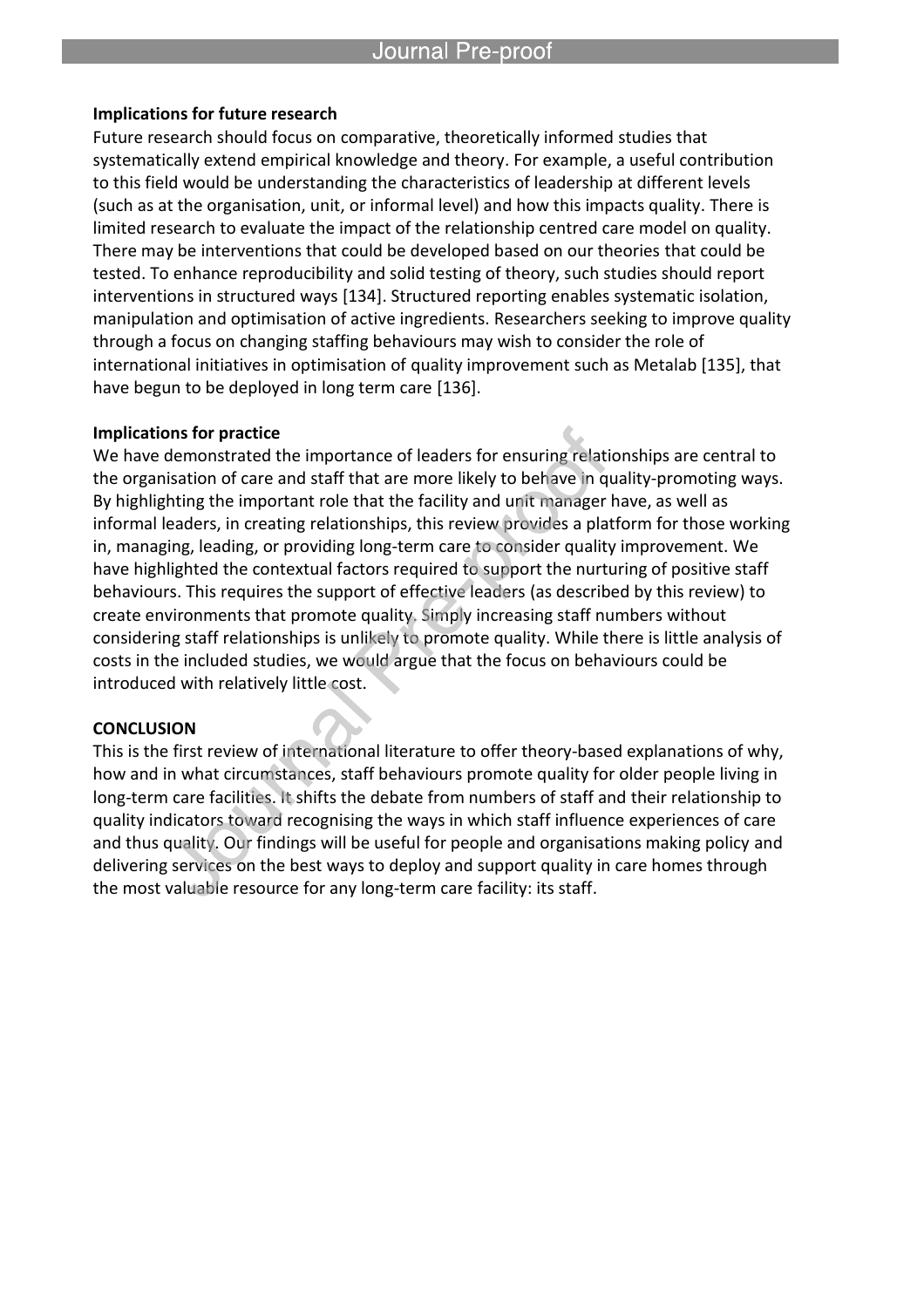#### **Declaration of interests**

The authors declare the following financial interests/personal relationships which may be considered as potential competing interests: CG is NIHR Senior Investigator and receives support from the National Institute of Health Research (NIHR) Applied Research Collaboration East of England (ARC EoE) programme**.**

#### **REFERENCES**

- 1. Age UK, *Later Life in the United Kingdom.*, Age UK, Editor. 2018: London.
- 2. Spilsbury, K.H., C. Stirk, L. Bowman, C., *The relationship between nurse staffing and quality of care in nursing homes: a systematic review.* International Journal of Nursing Studies, 2011. **48**(6): p. 732-50.
- 3. Backhaus R, V.H., van Rossum E et al., *Nurse Staffing Impact on Quality of Care in Nursing Homes: A Systematic Review of Longitudinal Studies.* JAMDA, 2014. **15**(6): p. 10.
- 4. Backhaus, R., et al., *Rethinking the Staff-Quality Relationship in Nursing Homes.* The journal of nutrition, health & aging, 2018. **22**(6): p. 634-638.
- 5. Trinkoff, A.M., et al., *CNA Training Requirements and Resident Care Outcomes in Nursing Homes.* The Gerontologist, 2017. **57**(3): p. 501.
- 6. Han, K., et al., *Associations between state regulations, training length, perceived quality and job satisfaction among certified nursing assistants: Cross-sectional secondary data analysis.* International Journal of Nursing Studies, 2014. **51**(8): p. 1135-1141.
- 7. Rittel, H. and M. Webber, *Dilemmas in a general theory of planning.* Policy Sciences, 1973. **4**(2): p. 155-169.
- 8. Laing, W., *Calculating a Fair Price for Care A toolkit for residential and nursing care costs* 2008, London: Laing & Buisson.
- 9. Kusmaul, N. and M. Bunting, *Perspectives on caregiving: A qualitative evaluation of certified nursing assistants.* Geriatric Nursing, 2017. **38**(2): p. 146-151.
- 10. Skills for Care, *The state of the adult social care sector and workforce in England*. 2018: London.
- 11. Donabedian, A., *Evaluating the Quality of Medical Care.* The Milbank quarterly, 2005. **83**(4): p. 691-729.
- 12. Pawson, R., et al., *Realist review--a new method of systematic review designed for complex policy interventions.* J Health Serv Res Policy, 2005. **10 Suppl 1**: p. 21-34.
- 13. Wong, G., et al., *RAMESES II reporting standards for realist evaluations.* BMC medicine, 2016. **14**(1): p. 96.
- 14. Anderson, A.R., M.L. Issel, and R.R. McDaniel, *Nursing Homes as Complex Adaptive Systems: Relationship Between Management Practice and Resident Outcomes.* Nursing Research, 2003. **52**(1): p. 12-21.
- 15. Davidoff, F., Dixon-Woods, M, Leviton, L, Michie. S,, *Demystifying theory and its use in improvement. .* BMJ Qual Saf 2015. **24**: p. 228-238.
- 16. Pawson, R. and N. Tilley, *Realistic evaluation*. 1997, London: Sage.
- 17. Pawson, R., Greenhalgh, T., Harvey, G., Walshe, K., *Realist Synthesis: An Introduction*. ESRC Research Methods Programme. 2004, Manchester: University of Manchester.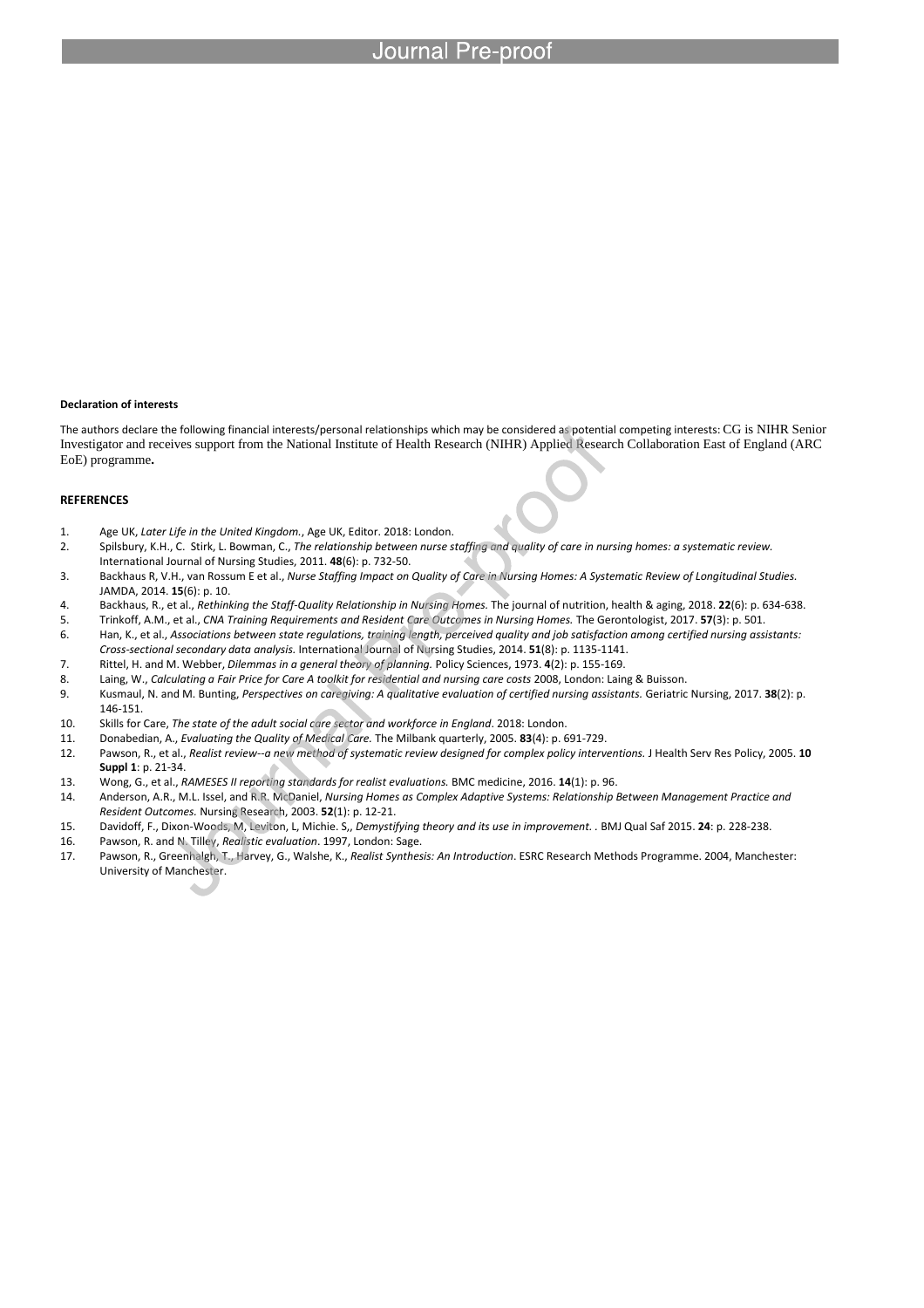- 18. Pearson, M., et al., *Using realist review to inform intervention development: methodological illustration and conceptual platform for collaborative care in offender mental health.* Implementation science : IS, 2015. **10**(1): p. 134-134.
- 19. Madden, C., et al., *Rules of performance in the nursing home: A grounded theory of nurse–CNA communication.* Geriatric Nursing, 2017. **38**(5): p. 378-384.
- 20. Bishop, C.E., et al., *Nursing Assistants' Job Commitment: Effect of Nursing Home Organizational Factors and Impact on Resident Well-Being.* The Gerontologist, 2008. **48**(suppl 1): p. 36-45.
- 21. Ericson‐Lidman, E., et al., *Caring for people with dementia disease (DD) and working in a private not‐for‐profit residential care facility for people with DD.* Scandinavian Journal of Caring Sciences, 2014. **28**(2): p. 337-346.
- 22. Eldh, A.C., et al., *'I have the world's best job' – staff experience of the advantages of caring for older people.* Scandinavian Journal of Caring Sciences, 2016. **30**(2): p. 365-373.
- 23. Michie, S., M.M. van Stralen, and R. West, *The behaviour change wheel: A new method for characterising and designing behaviour change interventions.* Implementation science, 2011. **6**(1): p. 42-42.
- 24. Ford, J.A.W., Geoff Jones, Andy P. Steel, Nick,, *Access to primary care for socioeconomically disadvantaged older people in rural areas: a realist review.* BMJ Open., 2016. **6**(5): p. 1-14.
- 25. Spilsbury, K.C., A. Thompson, C. Alldred, D. Farley, K. Valizade et al, *Relationship between care home staffing and quality of care: a mixed methods approach* 2017, National Institute of Health Research: Leeds.
- 26. Goodman, C., et al., *Effective health care for older people living and dying in care homes: a realist review.* BMC Health Services Research, 2016. **16**(1).
- 27. Wong, G., R. Pawson, and L. Owen, *Policy guidance on threats to legislative interventions in public health: a realist synthesis.* BMC public health, 2011. **11**(1): p. 222-222.
- 28. Forbes-Thompson, S.L., T.; Bleich, M. R., *High-performing and low-performing nursing homes: a view from complexity science.* Health Care Management Review, 2007. **32**(4): p. 341-51.
- 29. Cohen-Mansfield, J.P.-G., A., *Practice style in the nursing home: dimensions for assessment and quality improvement.* International Journal of Geriatric Psychiatry, 2008. **23**(4): p. 376-86.
- 30. Gittell, J.H., et al., *Impact of relational coordination on job satisfaction and quality outcomes: a study of nursing homes.* Human Resource Management Journal, 2008. **18**(2): p. 154-170.
- 31. Andre, B.S., E.; Rannestad, T.; Ringdal, G. I., *The impact of work culture on quality of care in nursing homes--a review study.* Scandinavian Journal of Caring Sciences, 2014. **28**(3): p. 449-57.
- 32. Lyons, S.S., *How do people make continence care happen? An analysis of organizational culture in two nursing homes.* Gerontologist, 2010. **50**(3): p. 327-39.
- 33. Bennett, M., et al., *Service providers' perceptions of working in residential aged care: a qualitative cross-sectional analysis.* Ageing and Society, 2015. **35**(9): p. 1989-2010.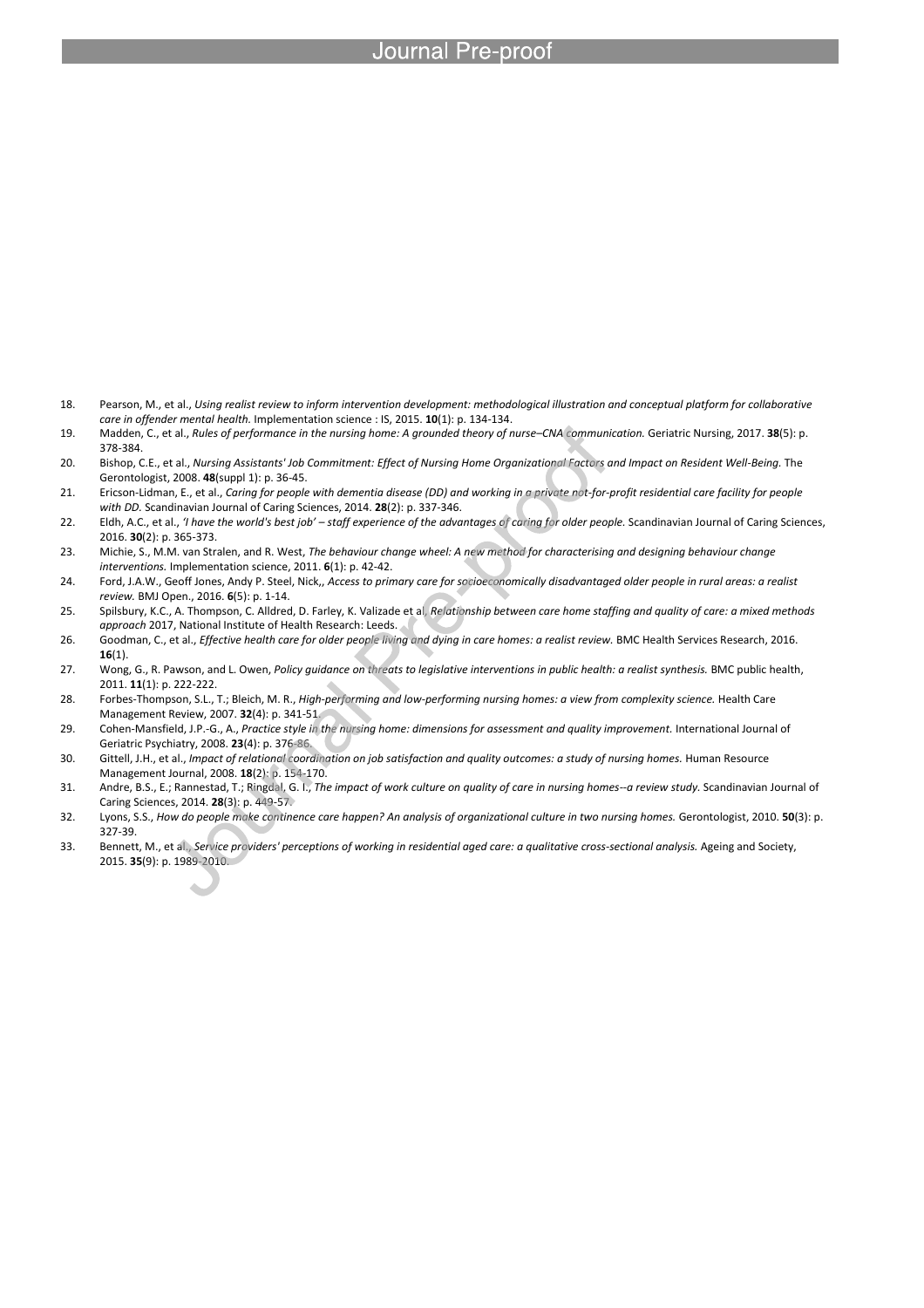- 34. Edvardsson, D., et al., *Job satisfaction amongst aged care staff: exploring the influence of person-centered care provision.* International Psychogeriatrics, 2011. **23**(8): p. 1205-1212.
- 35. Anderson, R.A.T., M. P.; Corazzini, K.; McDaniel, R. R.; Colon-Emeric, C., *Local interaction strategies and capacity for better care in nursing homes: a multiple case study.* BMC Health Services Research, 2014. **14**: p. 244.
- 36. Casey, D.M., K.; Ni Leime, A.; Larkin, P.; Payne, S.; Froggatt, K. A.; O'Shea, E., *Dying well: factors that influence the provision of good end-of-life care for older people in acute and long-stay care settings in Ireland.* Journal of Clinical Nursing, 2011. **20**(13-14): p. 1824-33.
- 37. Verbeek, H.Z., S. M.; van Rossum, E.; Kempen, G. I.; Hamers, J. P., *Small, homelike care environments for older people with dementia: a literature review.* International Psychogeriatrics, 2009. **21**(2): p. 252-254.
- 38. Eika, M., et al., *Nursing staff interactions during the older residents' transition into long-term care facility in a nursing home in rural Norway: an ethnographic study.* BMC health services research, 2015. **15**(1): p. 125.
- 39. Nakrem, S., *Understanding organizational and cultural premises for quality of care in nursing homes: an ethnographic study.* BMC Health Services Research, 2015. **15**: p. 508.
- 40. Rantz, M.J., et al., *Nursing Home Quality, Cost, Staffing, and Staff Mix.* The Gerontologist, 2004. **44**(1): p. 24-38.

- 41. Vermeerbergen, L., G. Van Hootegem, and J. Benders, *A comparison of working in small-scale and large-scale nursing homes: A systematic review of quantitative and qualitative evidence.* International Journal of Nursing Studies, 2017. **67**: p. 59-70.
- 42. Brown Wilson, C., *Developing community in care homes through a relationship‐centred approach.* Health & Social Care in the Community, 2009. **17**(2): p. 177-186.
- 43. Watson, J., *Developing the Senses Framework to support relationship-centred care for people with advanced dementia until the end of life in care homes.* Dementia, 2019. **18**(2): p. 545-566.
- 44. Colomer, J. and J. de Vries, *Person-centred dementia care: a reality check in two nursing homes in Ireland.* Dementia, 2016. **15**(5): p. 1158-1170.
- 45. Carpenter, J. and S. Thompson, *CNAs' experiences in the nursing home: "It's in my soul".* Journal of gerontological nursing, 2008. **34**(9): p. 25. 46. Skovdahl, K., A.L. Kihlgren, and M. Kihlgren, *Different attitudes when handling aggressive behaviour in dementia--narratives from two caregiver groups.* Aging Ment Health, 2003. **7**(4): p. 277-86.
- 47. Vassba, T.K., et al., *The meaning of working in a person-centred way in nursing homes: a phenomenological-hermeneutical study.* BMC Nursing, 2019. **18**(1).
- 48. Barry, T.T., D. Brannon, and V. Mor, *Nurse Aide Empowerment Strategies and Staff Stability: Effects on Nursing Home Resident Outcomes.* The Gerontologist, 2005. **45**(3): p. 309-317.
- 49. Carryer, J., C.O. Hansen, and J.A. Blakey, *Experiences of Nursing in Older Care Facilities in New Zealand.* Australian Health Review, 2010. **34**(1): p. 11- 17.
- 50. Cherry, B., A. Ashcraft, and D. Owen, *Perceptions of Job Satisfaction and the Regulatory Environment Among Nurse Aides and Charge Nurses in Long-Term Care.* Geriatric Nursing, 2007. **28**(3): p. 183-192.
- 51. Bourgeault, I.L., et al., *Relations between immigrant care workers and older persons in home and long-term care.* Can J Aging, 2010. **29**(1): p. 109- 18.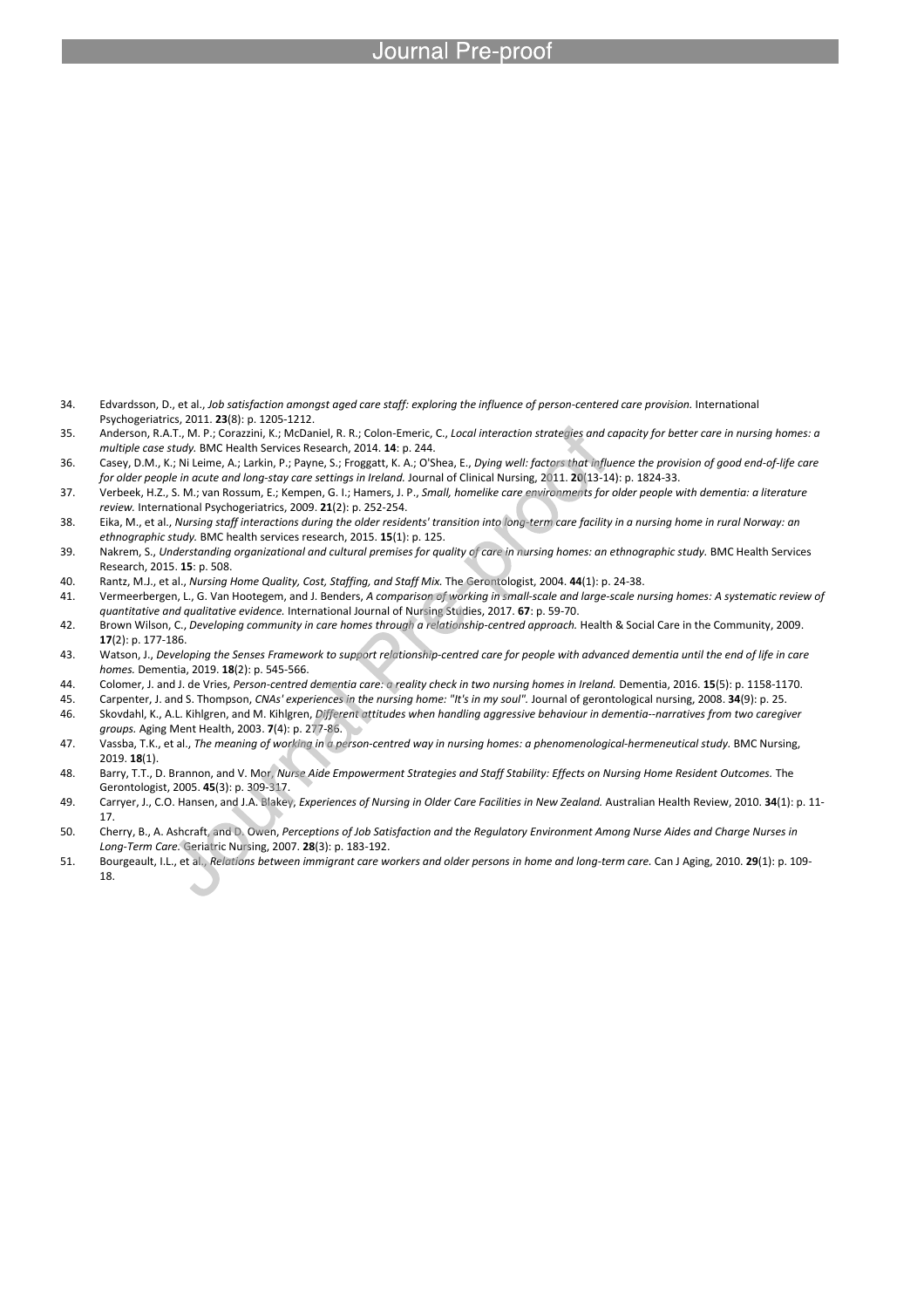- 52. Fläckman, B., G. Hansebo, and A. Kihlgren, *Struggling to adapt: caring for older persons while under threat of organizational change and termination notice.* Nursing Inquiry, 2009. **16**(1): p. 82-91.
- 53. Adra, M.G., J. Hopton, and J. Keady, *Constructing the meaning of quality of life for residents in care homes in the Lebanon: perspectives of residents, staff and family.* International Journal of Older People Nursing, 2015. **10**(4): p. 306-318.
- 54. Backhaus, R., et al., *INCREASING FAMILY INCLUSION IN NURSING HOMES FOR PEOPLE WITH DEMENTIA: A LITERATURE REVIEW.* Innovation in Aging, 2018. **2**(suppl\_1): p. 537-537.
- 55. Fossey, J., et al., *What influences the sustainability of an effective psychosocial intervention for people with dementia living in care homes? A 9 to 12-month follow-up of the perceptions of staff in care homes involved in the WHELD randomised controlled trail.* Int J Geriatr Psychiatry, 2019. **34**(5): p. 674-682.
- 56. Hunt, S.R., K. Corazzini, and R.A. Anderson, *Top Nurse-Management Staffing Collapse and Care Quality in Nursing Homes.* Journal of Applied Gerontology, 2014. **33**(1): p. 51-74.
- 57. Verbeek, H., et al., *Small, homelike care environments for older people with dementia: a literature review.* International Psychogeriatrics, 2009. **21**(2): p. 252-264.
- 58. Powell, C., et al., *Family involvement in timely detection of changes in health of nursing homes residents: A qualitative exploratory study.* Journal of Clinical Nursing, 2018. **27**(1-2): p. 317-327.
- 59. Knopp‐Sihota, J.A., et al., *Factors associated with rushed and missed resident care in western Canadian nursing homes: a cross‐sectional survey of health care aides.* Journal of Clinical Nursing, 2015. **24**(19-20): p. 2815-2825.
- 60. Eika, M.D., B.; Espnes, G. A.; Hvalvik, S., *Nursing staff interactions during the older residents' transition into long-term care facility in a nursing home in rural Norway: an ethnographic study.* BMC Health Services Research, 2015. **15**: p. 125.
- 61. Karsh, B., B.C. Booske, and F. Sainfort, *Job and organizational determinants of nursing home employee commitment, job satisfaction and intent to turnover.* Ergonomics, 2005. **48**(10): p. 1260-1281.
- 62. Kjøs, B.Ø., et al., *Quality work in long-term care: the role of first-line leaders.* International journal for quality in health care : journal of the International Society for Quality in Health Care, 2010. **22**(5): p. 351-357.
- 63. McGilton, K.S., et al., *Making tradeoffs between the reasons to leave and reasons to stay employed in long-term care homes: Perspectives of licensed nursing staff.* International Journal of Nursing Studies, 2014. **51**(6): p. 917-926.
- 64. Swagerty, D.L., et al., *The context for nursing home resident care: the role of leaders in developing strategies.* Journal of gerontological nursing, 2005. **31**(2): p. 40-48.
- 65. Scalzi, C.C., et al., *Barriers and enablers to changing organizational culture in nursing homes.* Nurs Adm Q, 2006. **30**(4): p. 368-72.
- 66. Leedahl, S.N., R.K. Chapin, and T.D. Little, *Multilevel examination of facility characteristics, social integration, and health for older adults living in nursing homes.* J Gerontol B Psychol Sci Soc Sci, 2015. **70**(1): p. 111-22.
- 67. Mallidou, A.A., et al., *Health care aides use of time in a residential long-term care unit: A time and motion study.* International Journal of Nursing Studies, 2013. **50**(9): p. 1229-1239.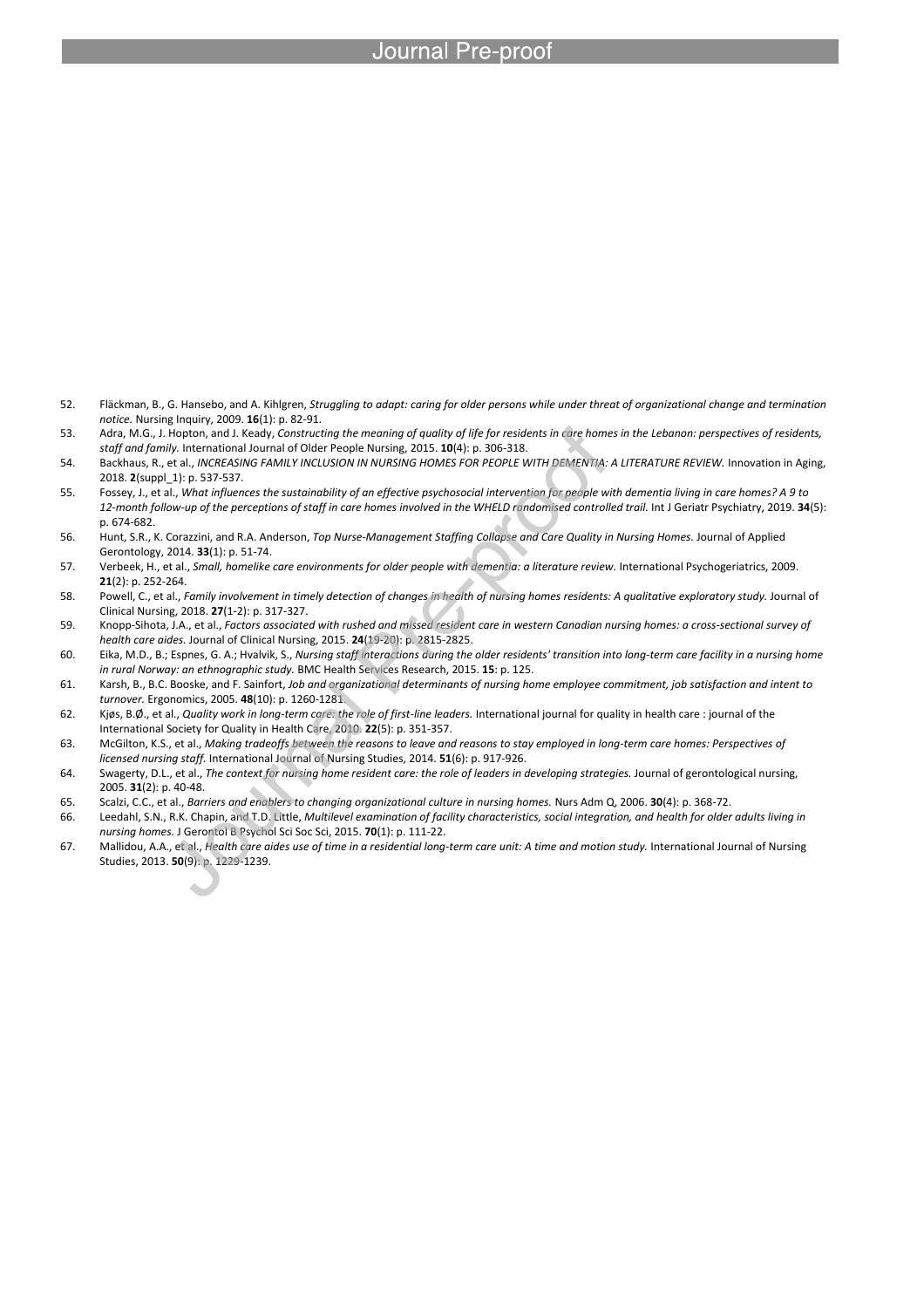- 68. Abbott, K.M., et al., *"We Can't Provide Season Tickets to the Opera": Staff Perceptions of Providing Preference-Based, Person-Centered Care.* Clinical Gerontologist, 2016. **39**(3): p. 190-209.
- 69. Vandrevala, T., et al., *Perceived needs for support among care home staff providing end of life care for people with dementia: a qualitative study.* International Journal of Geriatric Psychiatry, 2017. **32**(2): p. 155-163.
- 70. Kontos, P.C., K.-L. Miller, and G.J. Mitchell, *Neglecting the Importance of the Decision Making and Care Regimes of Personal Support Workers: A Critique of Standardization of Care Planning Through the RAI/MDS.* The Gerontologist, 2010. **50**(3): p. 352-362.
- 71. Jones, C. and W. Moyle, *Staff perspectives of relationships in aged care: A qualitative approach.* Australasian Journal on Ageing, 2016. **35**(3): p. 198- 203.
- 72. Puurveen, G., J. Baumbusch, and P. Gandhi, *From Family Involvement to Family Inclusion in Nursing Home Settings: A Critical Interpretive Synthesis.* Journal of Family Nursing, 2018. **24**(1): p. 60-85.
- 73. Chenoweth, L., et al., *PerCEN trial participant perspectives on the implementation and outcomes of person-centered dementia care and environments.* Int Psychogeriatr, 2015. **27**(12): p. 2045-57.
- 74. Irving, J., *Beyond family satisfaction: Family-perceived involvement in residential care: Family involvement in residential care.* Australasian Journal on Ageing, 2015. **34**(3): p. 166-170.
- 75. Gjerberg, E., et al., *Ethical challenges in the provision of end-of-life care in Norwegian nursing homes.* Social Science & Medicine, 2010. **71**(4): p. 677- 684.
- 76. Bauer, M., et al., *Staff–Family Relationships in Residential Aged Care Facilities: The Views of Residents' Family Members and Care Staff.* Journal of Applied Gerontology, 2014. **33**(5): p. 564-585.
- 77. Tjia, J., et al., *Informed Family Member Involvement to Improve the Quality of Dementia Care in Nursing Homes.* Journal of the American Geriatrics Society, 2017. **65**(1): p. 59-65.
- 78. Scott-Cawiezell, J., et al., *Linking nursing home working conditions to organizational performance.* Health Care Manage Rev, 2005. **30**(4): p. 372-80. 79. Estabrooks, C.A., et al., *The care unit in nursing home research: evidence in support of a definition.* Bmc Medical Research Methodology, 2011.
- **11**(1): p. 46. 80. Kuo, H.T., T.J.C. Yin, and I.C. Li, *Relationship between organizational empowerment and job satisfaction perceived by nursing assistants at long‐term care facilities.* Journal of Clinical Nursing, 2008. **17**(22): p. 3059-3066.
- 81. Jack, K., J. Tetley, and A. Chambers, *The education of nurses working in care homes for older people: An Appreciative Inquiry.* International Journal of Older People Nursing, 2019. **14**(2): p. n/a-n/a.
- 82. Rapaport, P., et al., *Systematic review of the effective components of psychosocial interventions delivered by care home staff to people with dementia.* BMJ Open, 2017. **7**(2): p. e014177-e014177.
- 83. Zeller, A., et al., *Dealing with aggressive behaviour in nursing homes: caregivers' use of recommended measures.* Journal of clinical nursing, 2014. **23**(17-18): p. 2542-2553.
- 84. Gillham, D., et al., *Using research evidence to inform staff learning needs in cross-cultural communication in aged care homes.* Nurse Education Today, 2018. **63**: p. 18-23.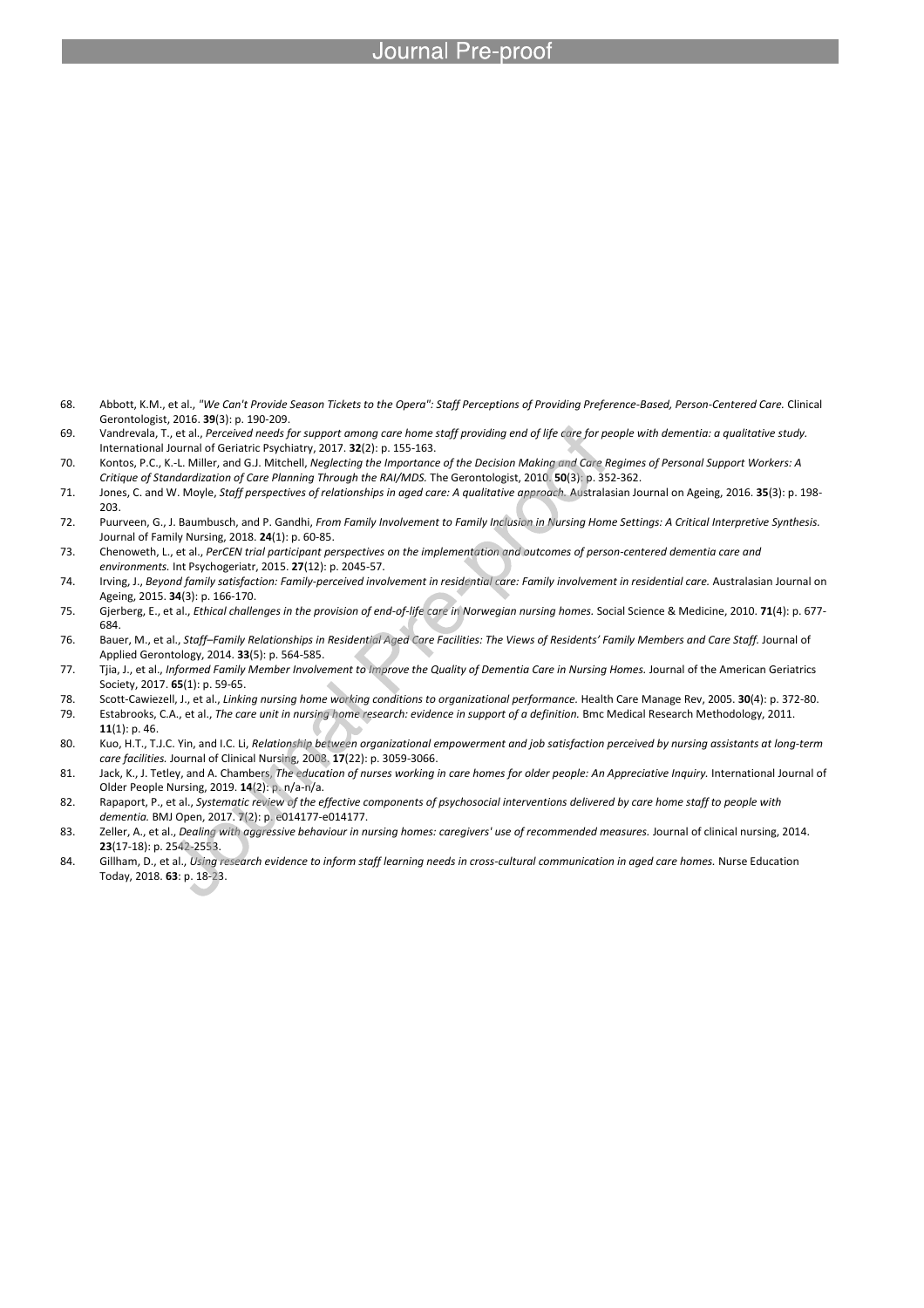- 85. Yeatts, D.E. and C.M. Cready, *Consequences of empowered CNA teams in nursing home settings: a longitudinal assessment.(certified nurse aides).* The Gerontologist, 2007. **47**(3): p. 323.
- 86. Cammer, A., et al., *The hidden complexity of long-term care: how context mediates knowledge translation and use of best practices.(Report)(Author abstract).* The Gerontologist, 2014. **54**(6): p. 1013.
- 87. Rokstad, A.M.M., et al., *The role of leadership in the implementation of person‐centred care using Dementia Care Mapping: a study in three nursing homes.* Journal of Nursing Management, 2015. **23**(1): p. 15-26.
- 88. Chenoweth, L., et al., *PerCEN: a cluster randomized controlled trial of person-centered residential care and environment for people with dementia.* Int Psychogeriatr, 2014. **26**(7): p. 1147-60.
- 89. Tong, M., R. Schwendimann, and F. Zúñiga, *Mobbing among care workers in nursing homes: A cross-sectional secondary analysis of the Swiss Nursing Homes Human Resources Project.* International Journal of Nursing Studies, 2017. **66**: p. 72-81.
- 90. Jacobsen, F.F., et al., *Job Autonomy of Long-Term Residential Care Assistive Personnel: A Six Country Comparison.* Ageing International, 2018. **43**(1): p. 4-19.
- 91. Caspar, S. and N. O'Rourke, *The influence of care provider access to structural empowerment on individualized care in long-term-care facilities.* The journals of gerontology. Series B, Psychological sciences and social sciences, 2008. **63**(4): p. S255-S265.
- 92. Rondeau, K.V. and T.H. Wagar, *Nurse and resident satisfaction in magnet long‐term care organizations: do high involvement approaches matter?* Journal of Nursing Management, 2006. **14**(3): p. 244-250.
- 93. Cramer, M.E., et al., *Retooling the RN workforce in long-term care: Nursing certification as a pathway to quality improvement.* Geriatric Nursing, 2014. **35**(3): p. 182-187.
- 94. Etherton-Beer, C.V., L.; Horner, B., *Organisational culture in residential aged care facilities: a cross-sectional observational study.* PLoS ONE [Electronic Resource], 2013. **8**(3): p. e58002.
- 95. Hafford‐Letchfield, T., et al., *Developing inclusive residential care for older lesbian, gay, bisexual and trans (LGBT) people: An evaluation of the Care Home Challenge action research project.* Health & Social Care in the Community, 2018. **26**(2): p. e312-e320.
- 96. Lea, E.J., et al., *Staff awareness of food and fluid care needs for older people with dementia in residential care: A qualitative study.* Journal of Clinical Nursing, 2017. **26**(23-24): p. 5169-5178.
- 97. Donaldson, W.V. and T. Vacha-Haase, *Exploring Staff Clinical Knowledge and Practice with LGBT Residents in Long-Term Care: A Grounded Theory of Cultural Competency and Training Needs.* Clinical Gerontologist, 2016. **39**(5): p. 389-409.
- 98. Sion, K., Verbeek, H, et al., *How to assess experienced quality of care in nursing homes from the client's perspective: results of a qualitative study.* BMC Geriatrics, 2020. **20**(1): p. 1-12.
- 99. Nolan, M.R., et al., *Beyond 'person‐centred' care: a new vision for gerontological nursing.* Journal of Clinical Nursing, 2004. **13**: p. 45-53.
- 100. Nolan, M., S. Davies, and J. Brown, *Transitions in care homes: towards relationship-centred care using the 'Senses Framework'.* Quality in Ageing and Older Adults, 2006. **7**(3): p. 5-14.
- 101. Soklaridis, S., Ravitz, P, Adler Nevo, G, Lieff, S., *Relationship-centred care in health: A 20-year scoping review.* Patient Experience Journal, 2016. **3**(1).
- 102. Kitwood, T.M., *Dementia reconsidered : the person comes first*. Rethinking ageing series. 1997, Buckingham: Open University Press.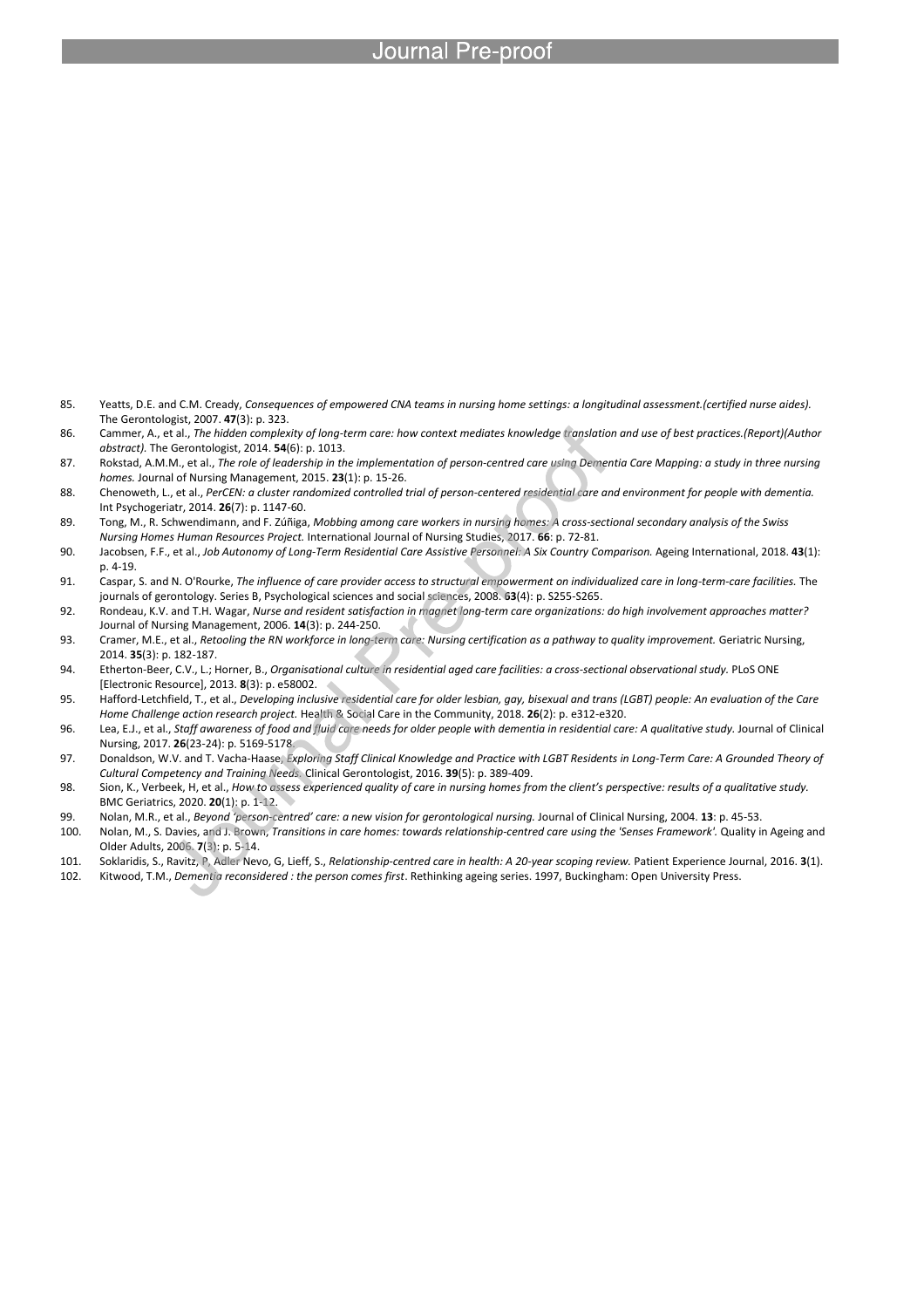- 103. McCormack, B. and T.V. McCance, *Development of a framework for person‐centred nursing.* Journal of Advanced Nursing, 2006. **56**(5): p. 472-479. 104. Dewar, B. and M. Nolan, *Caring about caring: Developing a model to implement compassionate relationship centred care in an older people care*
- *setting.* International Journal of Nursing Studies, 2013. **50**(9): p. 1247-1258.
- 105. Foundation, J.R., *My Home Life: promoting quality of life in care homes* J.R. Foundation, Editor. 2015 London.

- 106. Tresolini, C.a.t.P.-F.T.F., *Health Professions Education and Relationship-centered Care.* , Pew Health Professions Commission, Editor. 1994: San Francisco.
- 107. McCormack, B., et al., *Appreciating the 'person' in long‐term care.* International journal of older people nursing, 2012. **7**(4): p. 284-294.
- 108. McCormack, B. and T. McCance, *Person-Centred Nursing: Theory and Practice*. 2010, Hoboken: John Wiley & Sons, Incorporated.
- 109. NHS England, *Winterbourne view - time for change*. 2014: London.
- 110. The Mid Staffordshire NHS Foundation Trust, *Report of the Mid Staffordshire NHS Foundation Trust Public Inquiry*. 2013: London.
- 111. Kirkup, B., *The Report of the Morecambe Bay Investigation*. 2015: London.
- 112. Strandmark, M., et al., *Managing bullying in Swedish workplace settings: A concealed and only partially acknowledged problem.* Journal of Nursing Management, 2019. **27**(2): p. 339-346.
- 113. Emerald, E., *Exploring Workplace Bullying in Nursing.* Workplace Health & Safety, 2014. **62**(1): p. 6-11.
- 114. Butler, E., A. Prentiss, and F. Benamor, *Exploring Perceptions of Workplace Bullying in Nursing.* Nursing & Health Sciences Research Journal, 2018. **1**(1): p. 19-25.
- 115. Orellana, K., J. Manthorpe, and J. Moriarty, *What do we know about care home managers? Findings of a scoping review.* Health & social care in the community, 2017. **25**(2): p. 366-377.
- 116. Penney, S. and A. Ryan, *The effect of a leadership support programme on care home managers.* Nursing Older People, 2018. **30**(1): p. 35-40.
- 117. Havig, A.K., et al., *Leadership, staffing and quality of care in nursing homes.* BMC health services research, 2011. **11**(1): p. 327-327.
- 118. Castle, N.G. and F.H. Decker, *Top Management Leadership Style and Quality of Care in Nursing Homes.* The Gerontologist, 2011. **51**(5): p. 630-642.
- 119. Care Quality Commission, *The state of health care and adult social care in England 2018/19*, Care Quality Commission, Editor. 2019: London.
- 120. Social Care Institute for Excellence, *Person centred care for older people in care homes*, SCIE, Editor. 2017: London.
- 121. The National Skills Academy for Social Care, a.S.f.C., *The Leadership Qualities Framework*. 2014: Leeds.
- 122. Bowman, C. and J. Meyer, *Care home leadership: action is needed.* Age and ageing, 2017. **46**(4): p. 534-535.
- 123. Burns, J., *Leadership* 1978, New York, NY: Harper and Row.
- 124. Bass, B.M., *Leadership and performance beyond expectations*. 1985, New York: Free Press.
- 125. To, M.L., H.H.M. Tse, and N.M. Ashkanasy, *A multilevel model of transformational leadership, affect, and creative process behavior in work teams.* The Leadership Quarterly, 2015. **26**(4): p. 543-556.
- 126. Marshall, E., *Transformational leadership in nursing: from expert clinician to influential leader*. 2010, New York, NY U6 ctx\_ver=Z39.88- 2004&ctx\_enc=info%3Aofi%2Fenc%3AUTF-8&rfr\_id=info%3Asid%2Fsummon.serialssolutions.com&rft\_val\_fmt=info%3Aofi%2Ffmt%3Akev%3Amtx%3Abook&rft.genre=book&rft.title=Transfo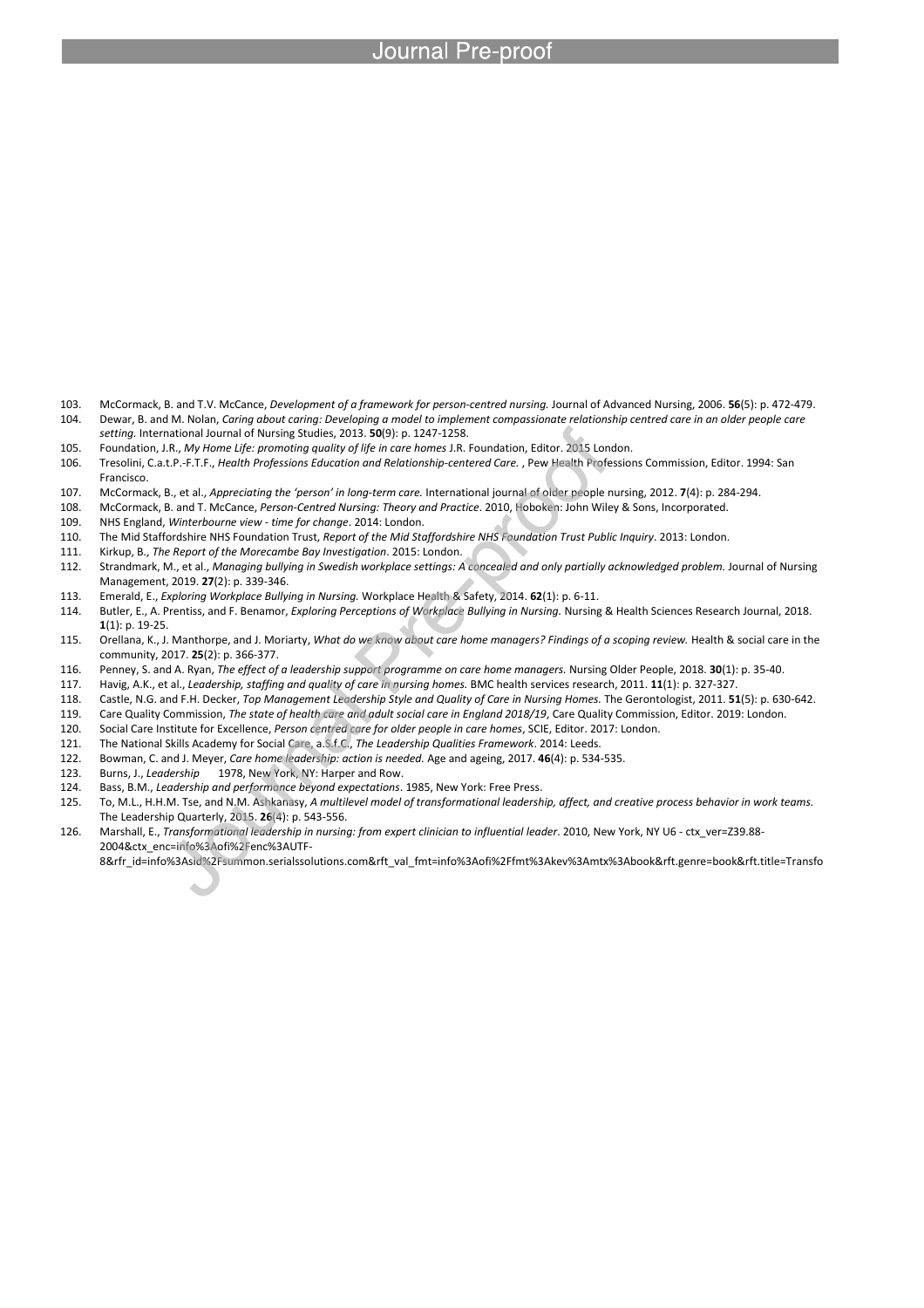rmational+leadership+in+nursing&rft.au=Marshall%2C+Elaine+S&rft.date=2010-01-

l

01&rft.pub=Springer&rft.externalDBID=64.&rft.externalDocID=b28973045&paramdict=en-US U7 - eBook: Springer.

- 127. Dias, N., Mathew J, and J. Michael, *Transformational Leadership in Nursing.* Nurse Leader, 2019. **17**(5): p. 432-439.
- 128. Fischer, S., *Transformational leadership in nursing: a concept analysis.* Journal of Advanced Nursing, 2016. **72**(11): p. 2644-2653.
- 129. Doody, O. and C. Doody, *Transformational leadership in nursing practice.* British Journal of Nursing, 2012. **21**(20): p. 1212-1218.
- 130. Cummings, G.G., et al., *Leadership styles and outcome patterns for the nursing workforce and work environment: A systematic review.* International Journal of Nursing Studies, 2018. **85**: p. 19-60.
- 131. Bate, S., *Strategies for cultural change*, ed. Oxford. 2004, Butterworth Heinemann.
- 
- 132. Schneider, W., *The reengineering alternative: a plan for making your current culture work ed.* N. York. 1994, NY: Irwin<br>133. Lynch, B., et al., *The development of the Person Centred situational leadership framework:* 133. Lynch, B., et al., *The development of the Person Centred situational leadership framework: revealing the being of Person Centredness in nursing homes.* Journal of Clinical Nursing, 2018. **27**(1-2): p. 427-440.
- 134. Hoffmann, T.C., et al., *Better reporting of interventions: template for intervention description and replication (TIDieR) checklist and guide.* BMJ : British Medical Journal, 2014. **348**(mar07 3): p. g1687-g1687.
- 135. Grimshaw, J.M., et al., *Reinvigorating stagnant science: Implementation laboratories and a meta-laboratory to efficiently advance the science of audit and feedback.* 2019.
- 136. Ivers, N.M., et al., *Testing feedback message framing and comparators to address prescribing of high-risk medications in nursing homes: protocol for a pragmatic, factorial, cluster-randomized trial.* Implementation science : IS, 2017. **12**(1): p. 86-11.

July 1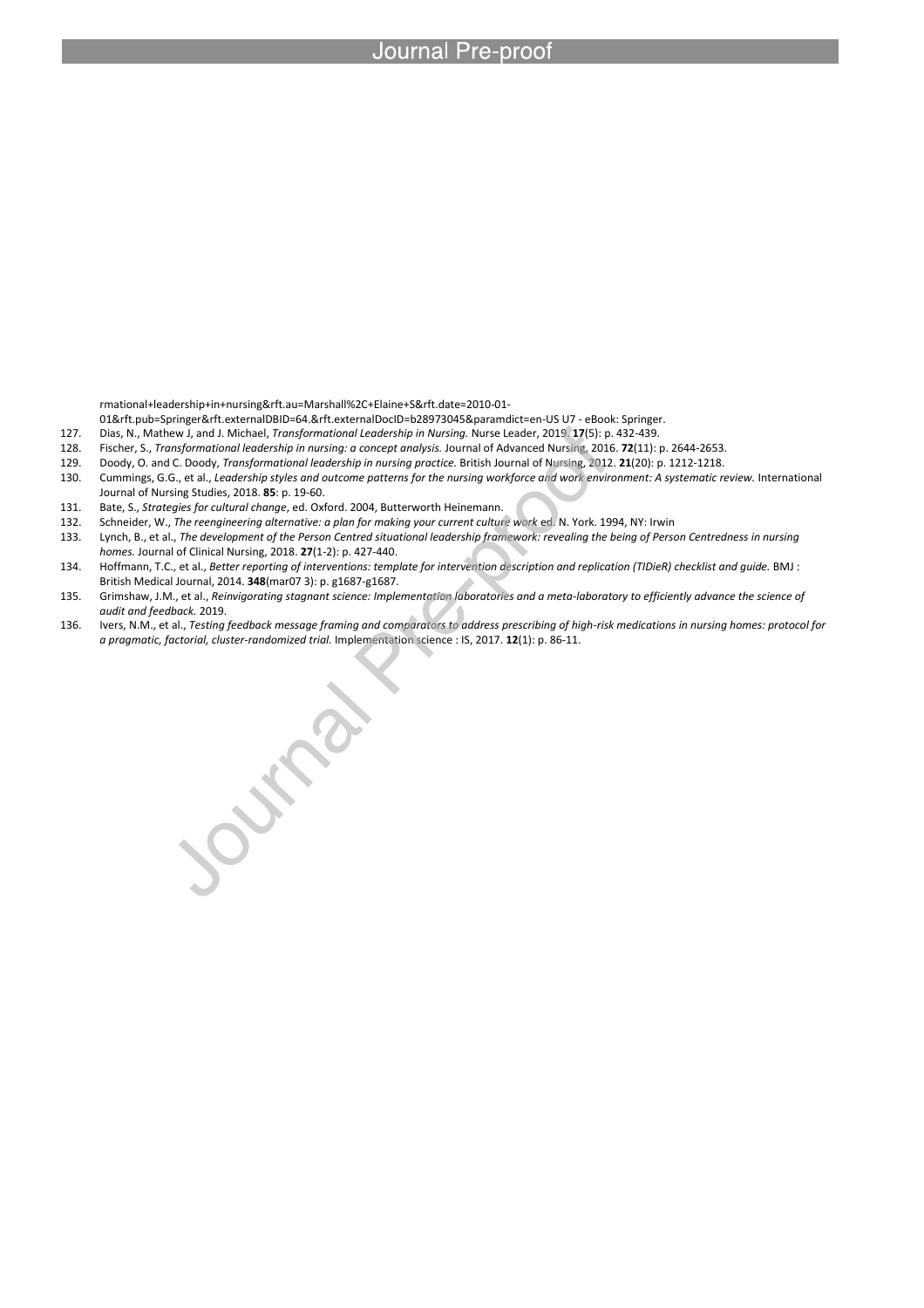#### **Table 1: Summary of context-mechanism-outcome configurations**

|                                              |                                                                                                                     |  | <b>Mechanism</b>                                                                                                                                                                                                                                                                     |                                                                                                                                                                     |          |                                                                                                                                                                |                                                                                                                                                                                                                                                                                           |
|----------------------------------------------|---------------------------------------------------------------------------------------------------------------------|--|--------------------------------------------------------------------------------------------------------------------------------------------------------------------------------------------------------------------------------------------------------------------------------------|---------------------------------------------------------------------------------------------------------------------------------------------------------------------|----------|----------------------------------------------------------------------------------------------------------------------------------------------------------------|-------------------------------------------------------------------------------------------------------------------------------------------------------------------------------------------------------------------------------------------------------------------------------------------|
| <b>Theory</b>                                | Context                                                                                                             |  | + Resource                                                                                                                                                                                                                                                                           | <b>Response</b>                                                                                                                                                     |          | $=$ Outcome                                                                                                                                                    | <b>Evidence summary</b>                                                                                                                                                                                                                                                                   |
| Theory 1:<br><b>Resident</b><br>centred care | A clear, managerially<br>endorsed, philosophy $+$<br>putting residents at<br>the centre of care                     |  | enables work to be<br>structured so that a core<br>number of consistent staff<br>have regular and ongoing<br>contact with a group of<br>residents and relatives,<br>providing opportunities to<br>spend time understanding<br>and responding to resident's<br>preferences and values | to promote meaningful<br>reciprocal relationships<br>between staff and<br>residents                                                                                 |          | which leads, to<br>$=$ development of empathy<br>amongst staff and more<br>individual needs and<br>breferences of residents<br>being met                       | 43 studies contributed to<br>context-mechanism-<br>outcome configuration 1:<br>interview and/or focus<br>groups (n=20), cross-<br>sectional (n=7), case<br>study (n=6), literature<br>review (n=5) ethnography<br>$(n=4)$ , and non-<br>ethnographic interview<br>and observations (n=1). |
| Theory 2:<br><b>Family as</b><br>experts     | A formal mechanism<br>that legitimises and<br>invites family<br>involvement                                         |  | means smaller groups of<br>staff of 'good fit' (with the<br>philosophy of the care<br>+ environment), with regular<br>and ongoing contact with a<br>group of residents and<br>relatives have a recognised<br>role as the resident's<br>advocate                                      | and this creates a sense of<br>shared endeavour and<br>mutual respect, promoting<br>meaningful, reciprocal,<br>relationships between<br>staff, family and residents | $\equiv$ | which leads to greater<br>bersonalisation of care                                                                                                              | 15 studies contributed to<br>context-mechanism-<br>outcome configuration 2:<br>interview and/or focus<br>groups (n=8), cross-<br>sectional (n=1), case<br>study (n=2), and<br>literature review (n=4).                                                                                    |
| <b>Theory</b><br>mong teams                  | Visible, unit level<br>3: Reciprocity a supervisors who<br>minimise conflict and l<br>role model<br>behaviours that |  | ensure open communication and this leads to enhanced<br>and information sharing<br>between regular core<br>groups of staff of an<br>appropriate skill mix (care                                                                                                                      | relationships and creates<br>reciprocity within teams                                                                                                               |          | with staff drawing on each 33 studies contributed to<br>other's knowledge and<br>$=$ skills to promote<br>individualised care for<br>residents and better team | context-mechanism-<br>outcome configuration 3:<br>interview and/or focus<br>groups (n=13), cross-                                                                                                                                                                                         |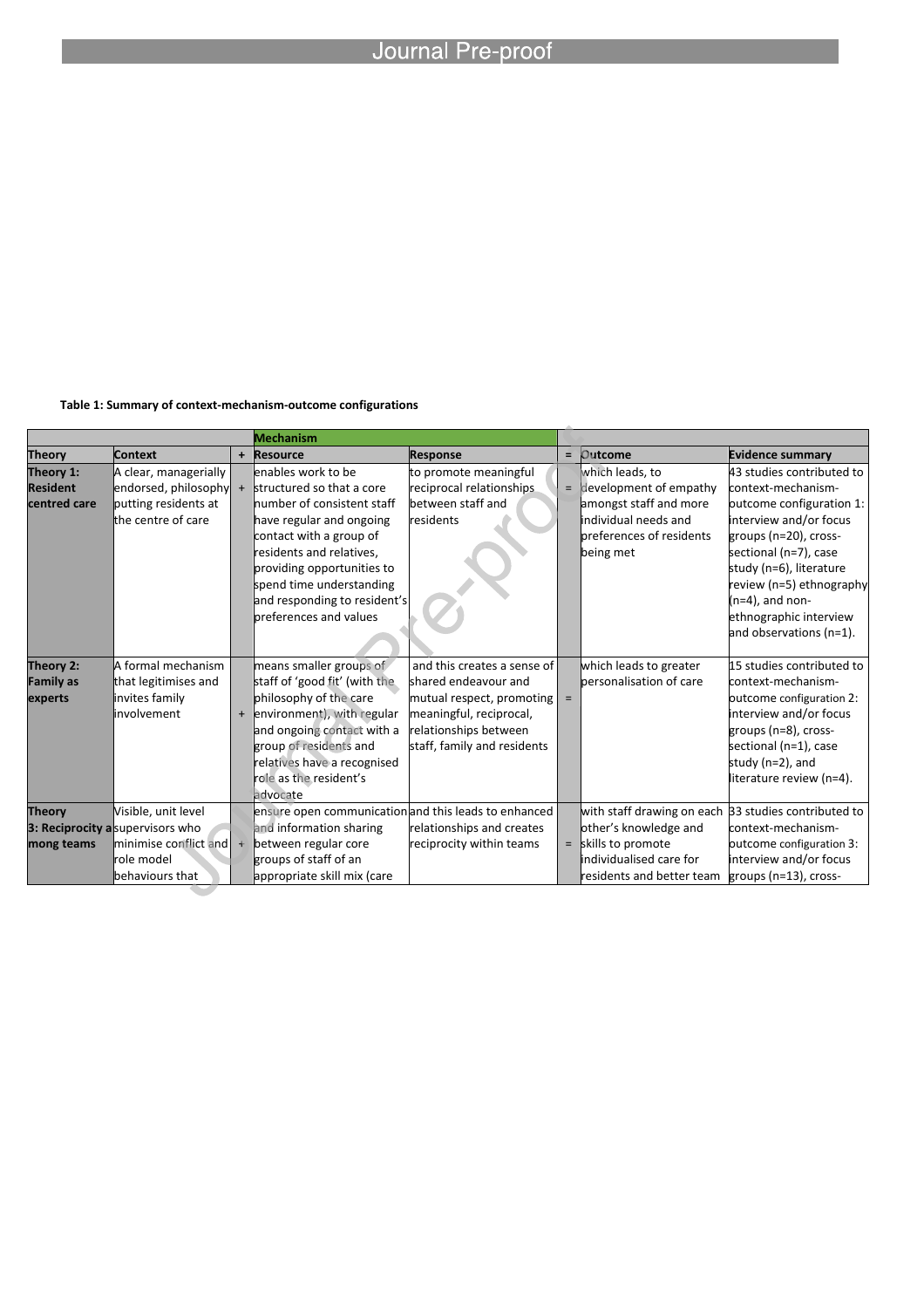|                                               | bromote team<br>relationships                                                                                                                   | staff, senior care staff,<br>Licensed Practical Nurses or<br>Nursing Associates, and<br>Registered Nurses) to meet<br>residents' needs, working<br>most shifts on the same unit                                                                                                                                        |                                                                                                                                                            | working                                                                                                                                                              | sectional (n=8), case<br>study (n=5), literature<br>review (n=2),<br>ethnography (n=2), mixed<br>methods (n=2), and RCT<br>$(n=1).$                                                                                                                                   |
|-----------------------------------------------|-------------------------------------------------------------------------------------------------------------------------------------------------|------------------------------------------------------------------------------------------------------------------------------------------------------------------------------------------------------------------------------------------------------------------------------------------------------------------------|------------------------------------------------------------------------------------------------------------------------------------------------------------|----------------------------------------------------------------------------------------------------------------------------------------------------------------------|-----------------------------------------------------------------------------------------------------------------------------------------------------------------------------------------------------------------------------------------------------------------------|
| <b>Theory</b>                                 | When staff are<br>4: Autonomy intreated as expert<br>everyday work partners in care with<br>a recognised role as<br>the resident's<br>ladvocate | then a core group of staff of which leads to a greater<br>'good fit' (with the<br>philosophy of the care<br>+ environment) have regular<br>and ongoing contact with a<br>group of residents/relatives<br>and other staff, acquire the<br>skills, knowledge and<br>experience to understand<br>what is expected of them | sense of autonomy in their<br>role and confidence in<br>their judgements, decision<br>making and problem<br>solving within the<br>boundaries of their role | so that care that is timely<br>and individualised,<br>$=$ enhanced job satisfaction,<br>and efficient use of the<br>capacities and capabilities<br>of the wider team | 20 studies contributed to<br>context-mechanism-<br>outcome configuration 4:<br>interview and/or focus<br>groups (n=6), cross-<br>sectional (n=6), case<br>study (n=2), literature<br>review (n=3),<br>ethnography (n=1), RCT<br>$(n=1)$ , and mixed<br>methods (n=1). |
| <b>Theory</b><br>5: Reward and<br>recognition | Employer and<br>manager recognition<br>land reward of staff                                                                                     | creates the opportunity for<br>personal and professional<br>+ development,                                                                                                                                                                                                                                             | which enhances the<br>perceived capabilities of<br>staff, promoting in-role<br>satisfaction and motivation                                                 | which leads to increased<br>staff commitment and<br>$=$  intention to stay in post,<br>and care quality promoting interview and/or focus<br><b>behaviours</b>        | 20 studies contributed to<br>context-mechanism-<br>outcome configuration 5:<br>groups (n=7), cross-<br>sectional (n=6), case<br>study (n=2), literature<br>review (n=2),<br>ethnography $(n=1)$ , pre<br>and post-test                                                |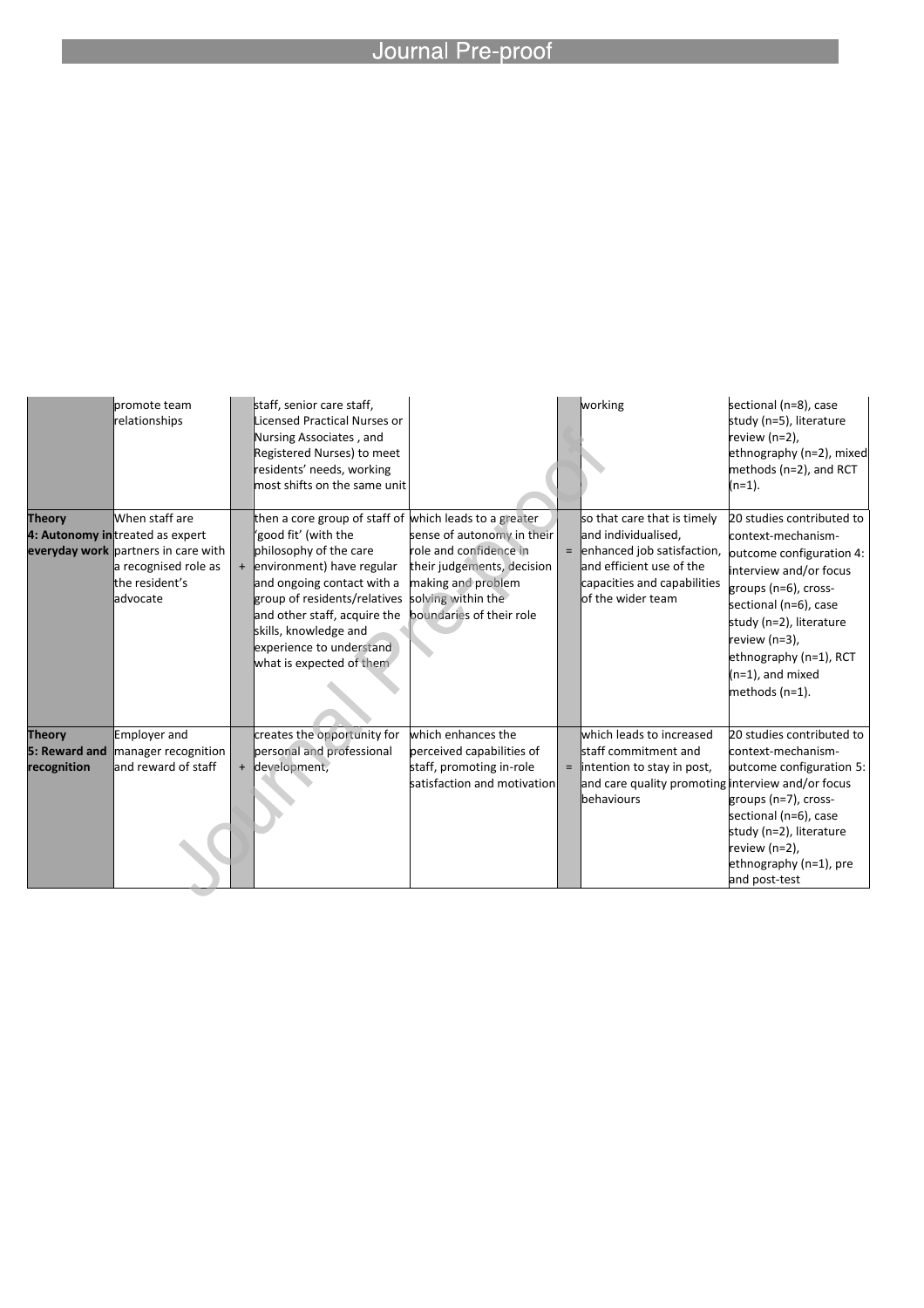l

|                 |                                                                                        |                            |                            |                           | $\frac{1}{2}$ intervention (n=1), and<br>mixed methods (n=1).                                                                   |
|-----------------|----------------------------------------------------------------------------------------|----------------------------|----------------------------|---------------------------|---------------------------------------------------------------------------------------------------------------------------------|
| Theory 6:       | Organisations                                                                          | create opportunities for   | creating a sense of shared | resulting in culturally   | 10 studies contributed to                                                                                                       |
| <b>Cultural</b> | endorsing and                                                                          | staff to adapt care to the | mutual respect             | appropriate resident care | context-mechanism-                                                                                                              |
| competence      | facilitating culturally<br>appropriate<br>linteractions between<br>staff and residents | needs of all residents     |                            |                           | outcome configuration 6:<br>interview and/or focus<br>groups (n=8), literature<br>review $(n=1)$ , and<br>ethnography $(n=1)$ . |

Journal Prior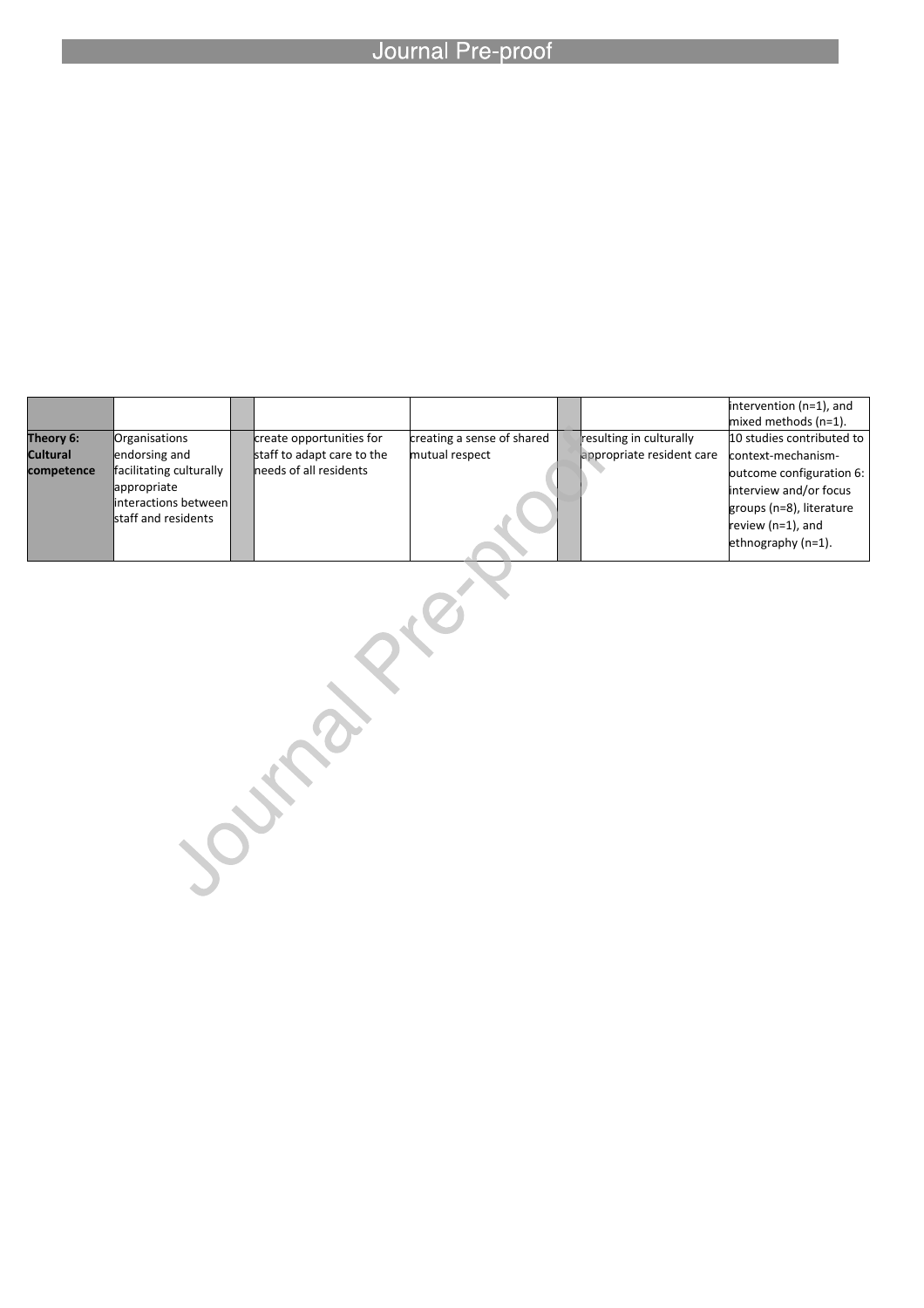# **Table 2. Leadership behaviours (at all levels of the organisation) that lead to quality**

#### **A resident centred approach to organising care**

- Giving permission' to prioritise residents' needs adapt and adopt behaviours encouraging expression of residents' preferences as part of everyday care i.e. Work is scheduled around individual needs of residents, rather than the routines of long-term care facilities
- Creating smaller teams of staff, who work consistently with the same group of residents and coworkers

#### **Effective communication**

- Clearly communicating expectations of staff, ways of working and their behaviours
- Promoting shared goals and mutual respect
- Actively listening to staff, resident and families' concerns

l

- Openly discussing the challenges faced in the home, discussing and resolving problems as a team
- Invitations of family to care planning meetings
- Formal introductions between family and staff members at the facility

#### **Promote confidence**

- Reinforcing individual staff contribution to collective care
- Coaching and mentoring
- Encouraging the sharing of ideas
- Involvement in decision-making about resident care for the resident's they knew well
- Increasing perceived autonomy
- Holding regular meetings inclusive of all staff
- Regular family information meetings

#### **Provide practical support**

- Physically helping out with resident needs and supporting staff i.e. pitching in' with the day to day work, such as making beds and assisting at mealtimes, to support staff
- Being visible

#### **Provide emotional support**

- Providing emotional support for anxieties staff experience as a result of providing care
- Bringing staff together as a close-knit group bound together by common interests and experiences
- Support groups for family members

#### **Show recognition**

- The organisational mission statement and the senior executive team (organisational level) placing as much value on staff as residents)
- Flexible working structures for staff
- Addressing staff by first or preferred name and praising staff for their contribution
- Creating opportunities for training and education
- Career advancement opportunities
- Formally inviting family involvement to 'inform staff' and 'consult with staff' through to 'co-deciding with staff'

### **Encourage diversity**

- Employing staff from different backgrounds, which was identified as valuable for promoting crosscultural relationships with residents, family and co-workers
- Respecting religious beliefs, cultural norms and sexual orientation.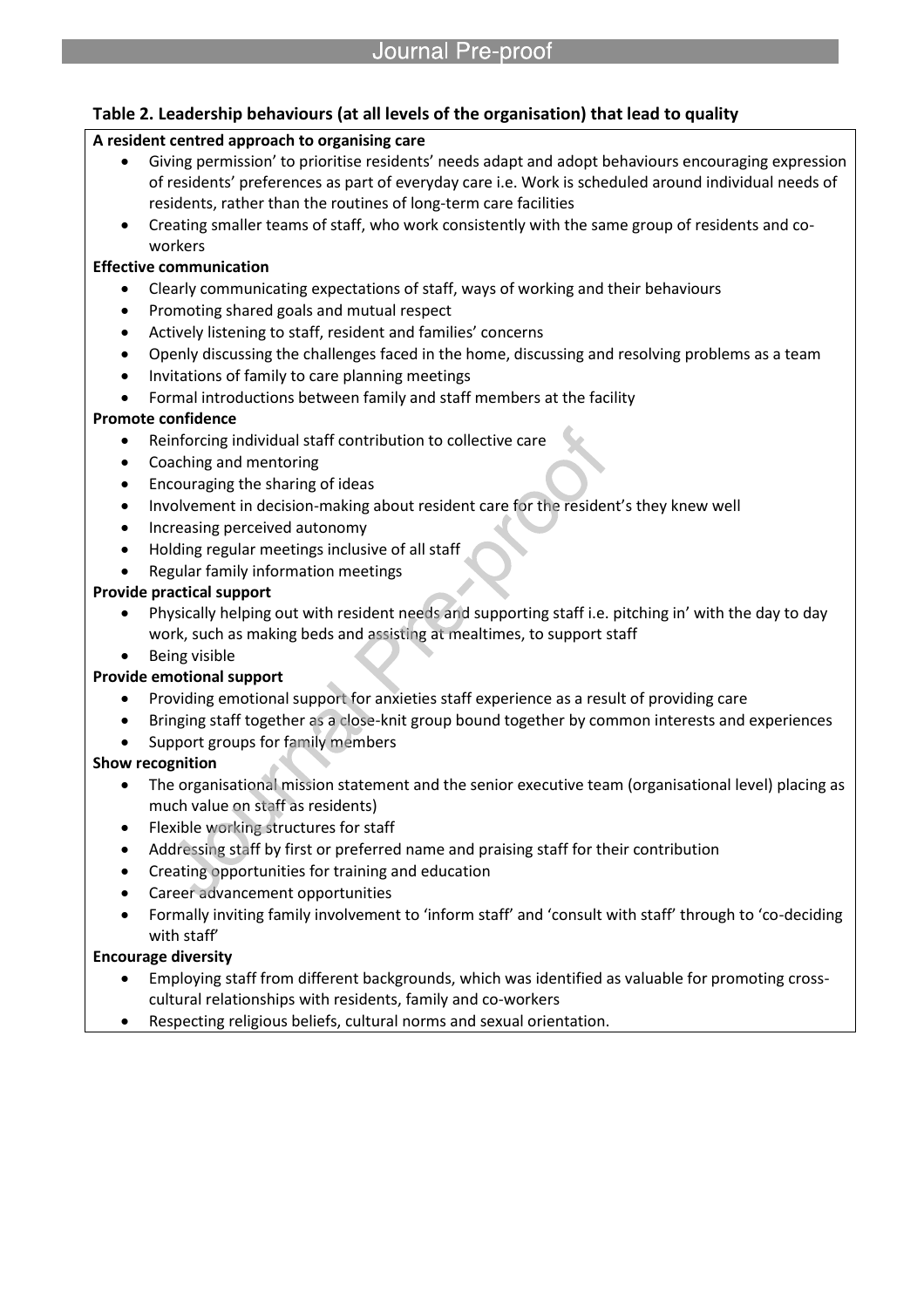#### **Box 1: Working definitions of realist terms**

l

**Context:** the conditions constituting the setting for the intervention. Context influences the way resources are perceived to generate outcomes

**Mechanism:** the resource the intervention provides and the impact it has on the reasoning of staff

**Demi-regularity:** a semi-predictable pattern of outcomes i.e. frequently reproduced behaviours

**Outcome:** the expected or unexpected result

**Programme Theory:** describes how the intervention is expected to generate effects and under what conditions (usually expressed as context-mechanism-outcome configurations) **Context-mechanism-outcome configuration:** the unit of analysis used to synthesise across studies to build and refine programme theory

**Artists Rights**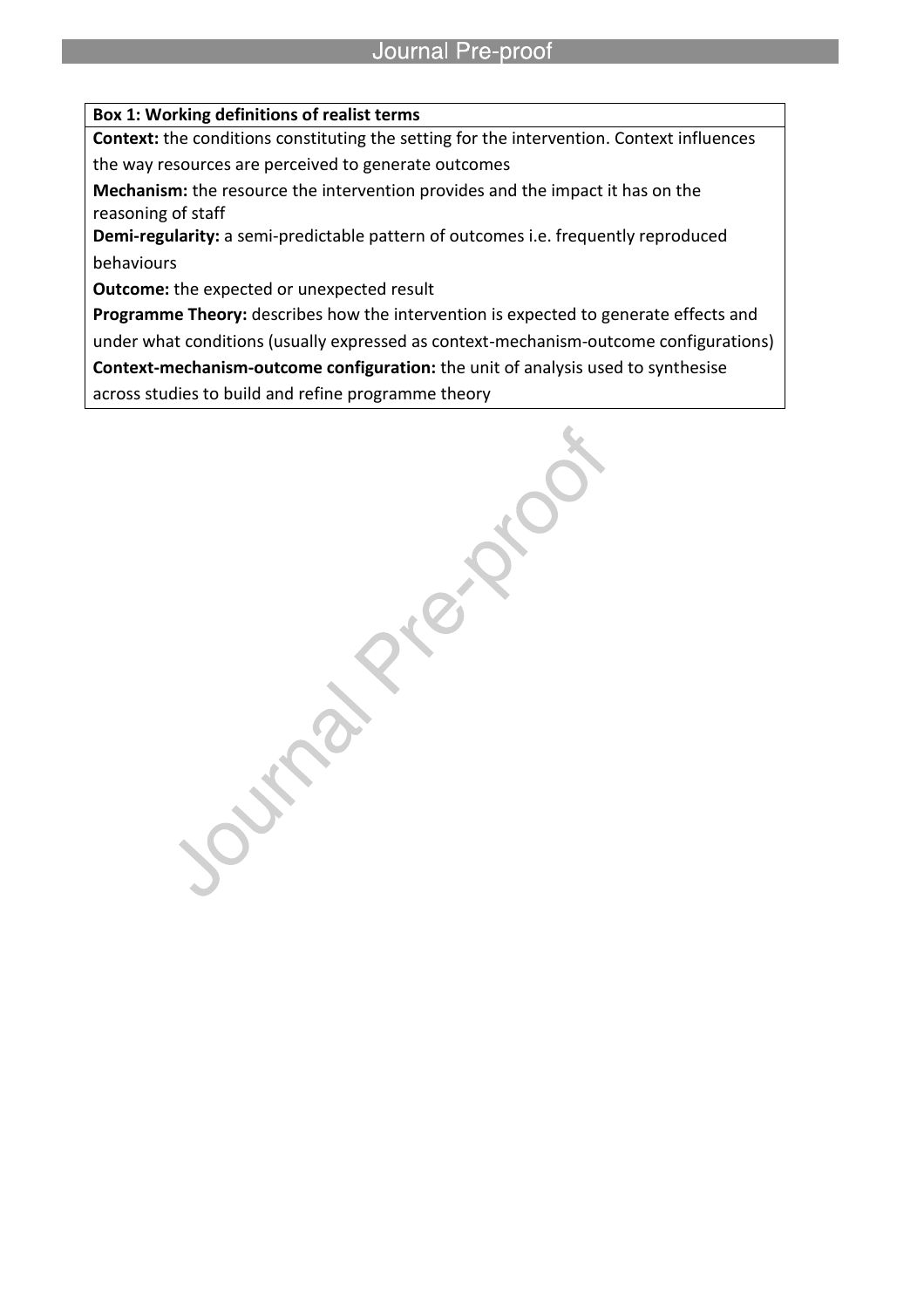### **Figure 1: Review process and document flow**

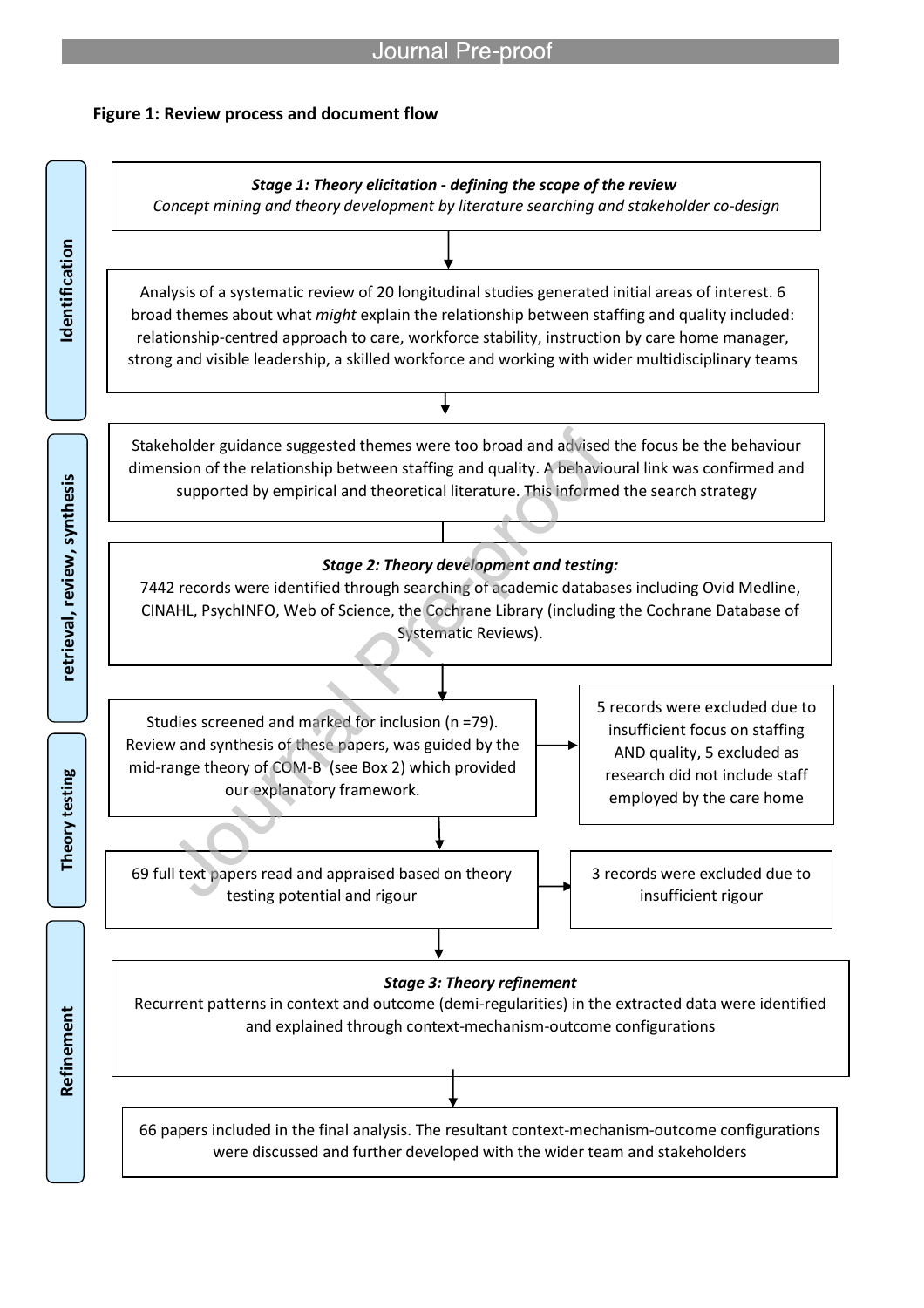